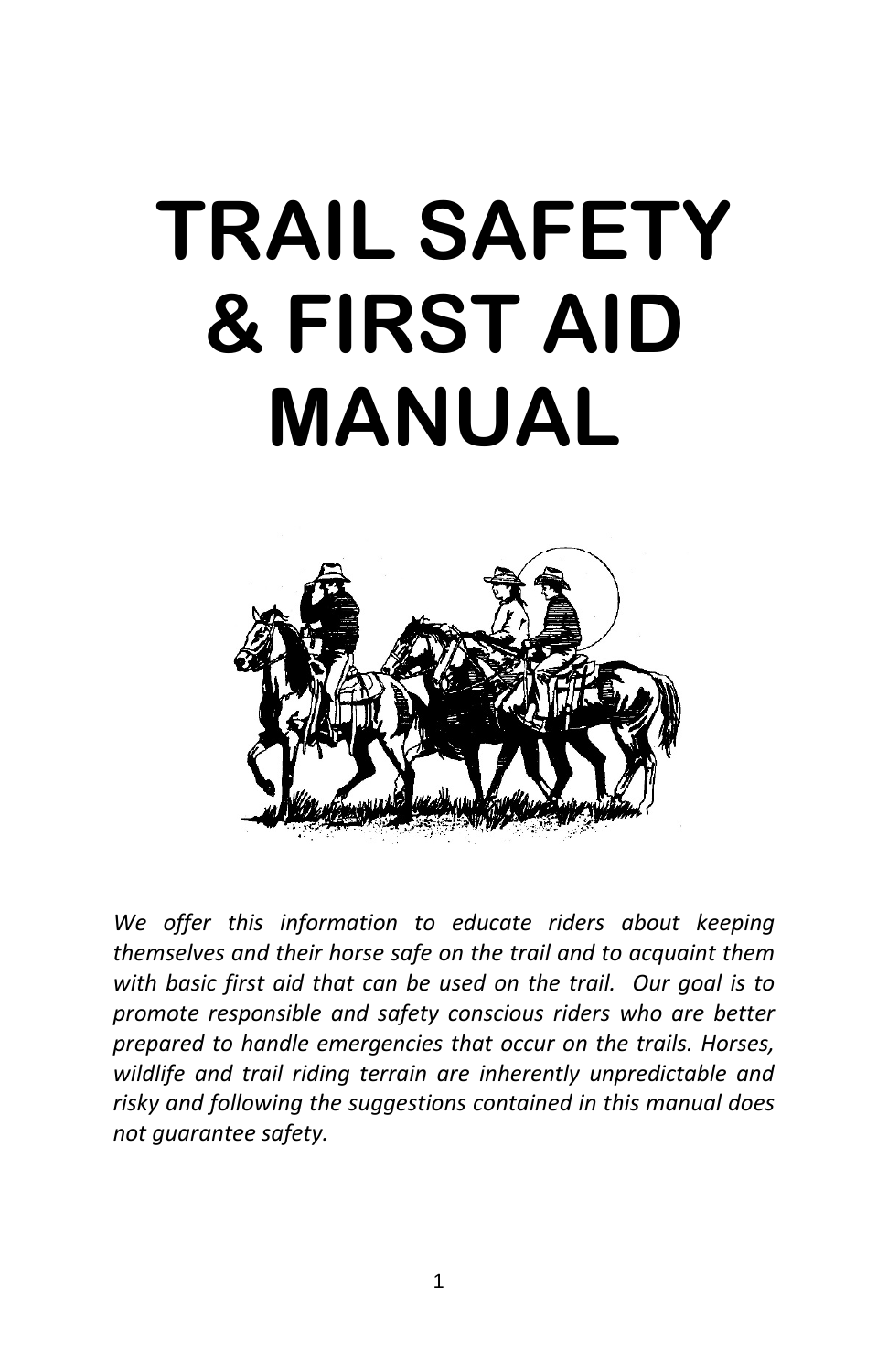# **TRAILS**

It is ideal if trails are groomed and safe and appropriate to their use. That said, you will not have control over these issues when on national forest, BLM, state or county trails, so you should be aware that you may have to navigate any or all of these obstacles when trail riding.

Downed logs and branches, fallen trees, overhanging branches, footing that is muddy or slippery, holes, loose rock and sudden dips. Gates that must be opened wide enough to allow riders and horses to safely pass through and then closed securely after the last horse is through the gate. Water crossings that might have hidden mud, deep holes or hidden rocks and fast currents or bridges of various designs and constructions crossing water or gullies. The lead rider should notify those who follow of these conditions as they are encountered and try to assist any riders and horses that have difficulty with these obstacles.

You may share the trails with ATVs, backpackers, cyclists and other animals and wildlife, such as llamas, cattle, bears, coyotes, cougars and wolves. Horses may spook at the arrival of any of these, so warn the riders that follow when you encounter them.

Bees and ground wasps are common during the summer and may suddenly swarm, stinging horses and riders. Alert other riders, then quicken the pace to move on down the trail getting all riders past the bees. Do not panic and go off the trail. This stirs up the bees and confuses the horses behind you as well.

#### **HORSES**

Consider the temperament and experience of the horse you will be taking on the trail and your skill level in helping your horse safely and confidently learn to deal with obstacles encountered on trails.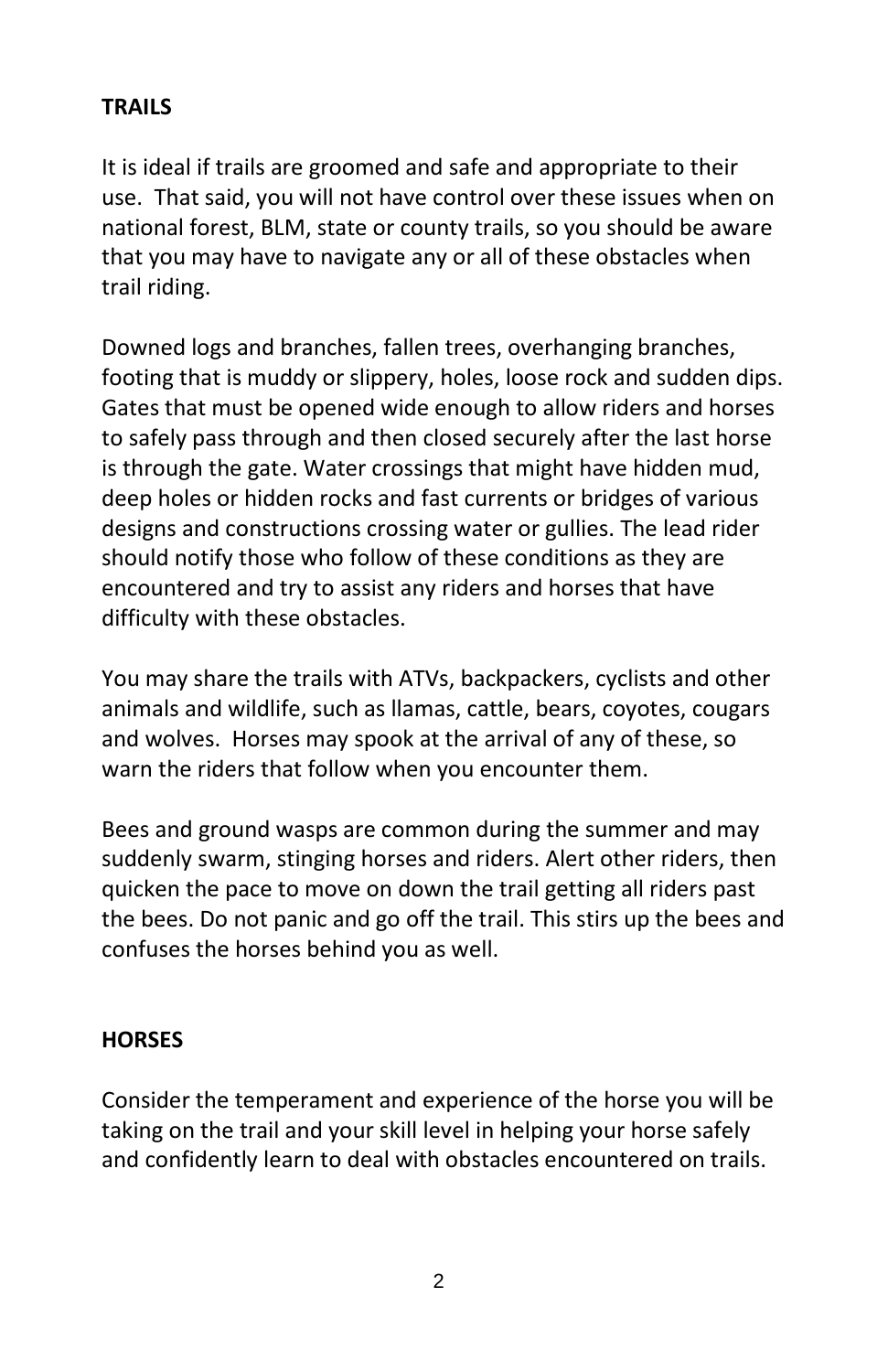Teach your horse to stand quietly while you groom, tack, mount and dismount. If your horse is moving around as you approach with the saddle, stop and wait for it to quiet down, then continue saddling. If it moves again, wait again. Cinch up you horse slowly, 3 or more times, moving the horse in between, checking the cinch before mounting. If you slow it down, most horses will stand quietly to be saddled. When you mount, make a habit of standing quietly for a couple of minutes so the horse does not become habituated to taking off as your foot goes into the stirrup. Do not dismount until your horse is standing quietly.

Horses are prey animals, programmed to avoid danger. Most will freeze when they encounter something new and potentially dangerous. If the horse suddenly stops with an elevated head and fixed eyes staring at the object, allow them to consider the obstacle until their head drops, they blink and lick and chew. At that point, they may become curious and approach the obstacle on their own. If you apply pressure to get the horse to cross an obstacle before it has determined that the obstacle is not dangerous, it is quite common for the horse to either fight (buck, spin, back up or rear) or flee (spin and bolt in the opposite direction). If a horse is frightened of an obstacle, the rider may follow another more confident horse and rider or dismount and lead the horse past the obstacle, remounting on the other side. Safety is more important than trying to force a horse past an obstacle. Those with more confident horses should patiently wait to assist a young unconfident horse as it learns confidence.

Horses are herd animals, programmed to follow a good leader. Ideally, trails should be led by horses who are confident on trails and whose rider knows the trail and its obstacles. If allowed to think about the obstacle, most horses will follow a confident horse over an obstacle if they are ridden by a confident rider.

#### **EQUIPMENT & TACK**

Equipment and tack should be properly maintained and must fit both the horse and rider. Here is a standard equipment list for each rider: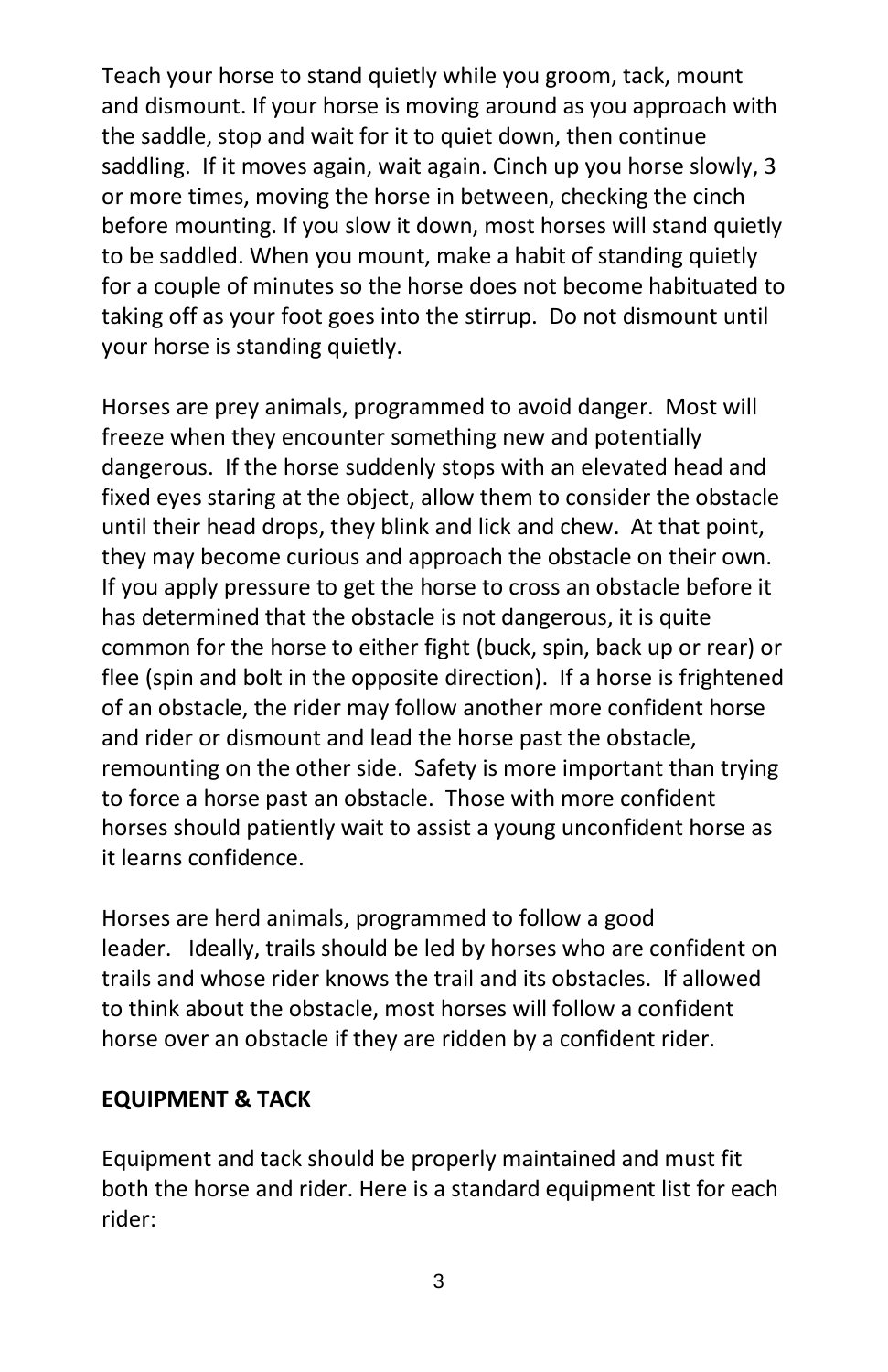- Saddle, pad, halter, headstall and bit
- Lead Rope
- Leatherman and/or knife
- Wire cutter
- Rain slicker

Check tack before using to make sure that it is in good working condition, including leather, stitching, snaps, buckles, stirrups, bridle, reins, latigo and cinch. Do not use tack that is worn or frayed and might fail on the trail.

Check fit of the bridle, making sure that you can fit two fingers under the curb strap and that there is no more than one wrinkle above the bit. Check fit of the saddle on the horse, making sure it does not impinge the horse's shoulders, has at least two fingers of clearance above the spine and does not dig into the horse's loins.

Riders should wear long pants and heeled boots. Helmets are recommended as well.

## **Good Riding Skills to Practice**

- Posture sit TALL in the saddle
- Maintain balance at all times
- Heels down, toes up.
- Loose reins except when using reins to signal a command.
- Legs and feel relaxed with slight pressure in stirrups unless signaling a command.
- Pressure / release:
	- o LIGHT PRESSURE with reins to signal a command
	- o IMMEDIATE RELEASE when the horse responds
- Come ALIVE with your feet. BUMP with feet or calves to change pace. (walk/trot/lope).
- Stay ALERT at all times and at ALL PACES.
- Keep a safe distance from the horse in front to allow for sudden change in pace or horse behavior.
- READ your horse's body language (ears, breathing, and body tension).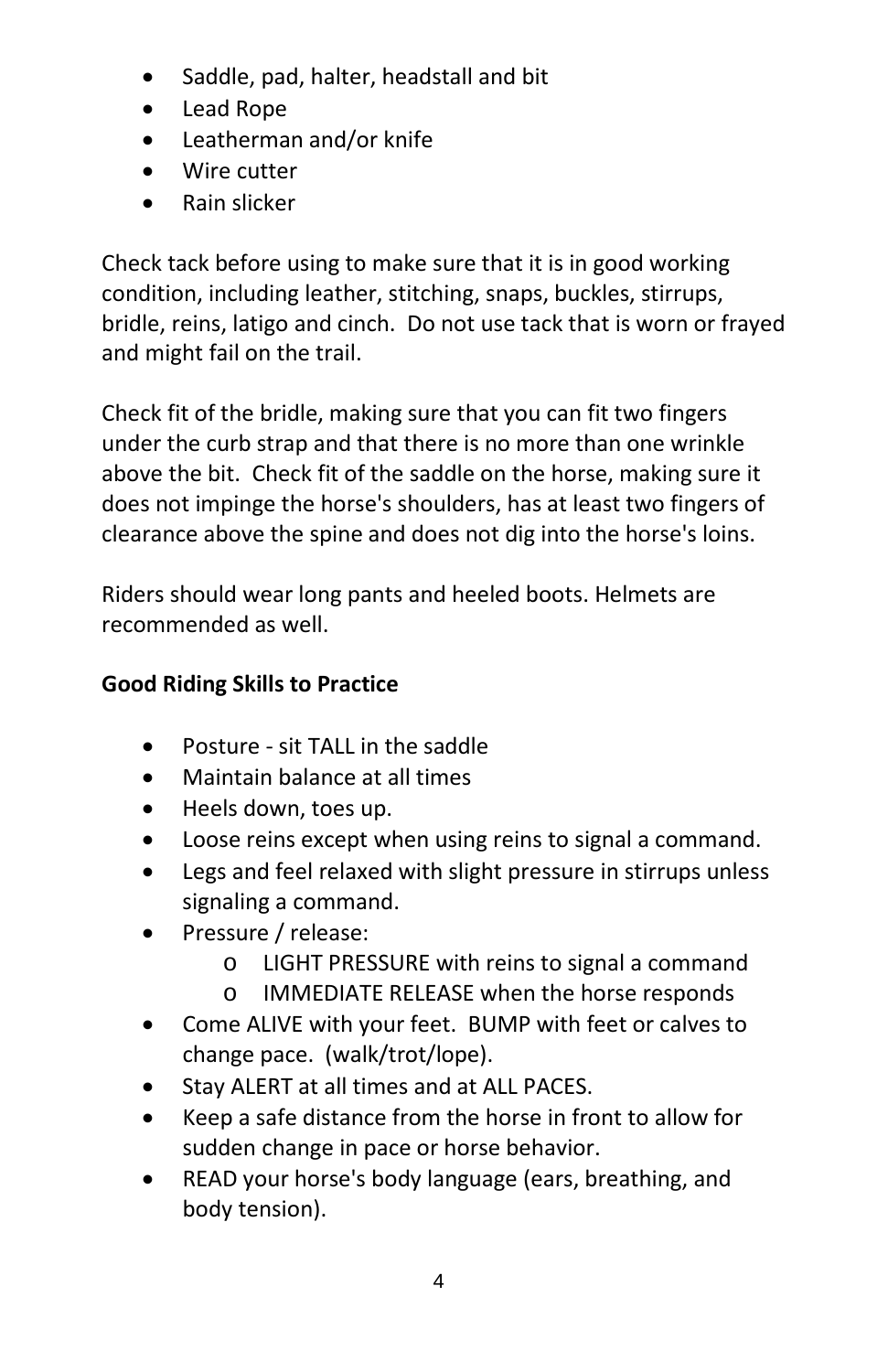- Eliminate any thing that may cause your horse to spook or shy. (loose, flappy things)
- Lean body weight forward while going up a hill and back when going down.
- Never trot or lope going downhill.
- Reward your horse by "rubbing" on neck at every opportunity.
- Respect the horse: size, strength, and nature

## **RIDE MANAGEMENT**

Each trail ride should have a designated trail boss in charge of the group of riders, particularly in event of an emergency.

The trail boss should provide instructions at the beginning of the ride and throughout the ride as needed.

Define the types of terrain to be encountered, including the pace (walk, trot or lope) that is appropriate, water and bridge crossings and elevation gain or loss.

Decide the maximum number of riders allowed on the ride and supervision required. The ratio of trail boss to riders may vary depending on the type of ride, pace and skill of the riders. The trail boss may delegate responsibility to another experienced rider for keeping an eye on less skilled riders. The trail boss should also delegate someone to ride drag on the ride, making sure that all riders come off the trail safely.

Instruct riders on appropriate spacing between horses (nose to tail, one horse length between horses, riding side by side, riding off trail) when appropriate.

Rides should only travel at the level of the weakest rider in the group. The group should wait for any rider who is having difficulty with an obstacle.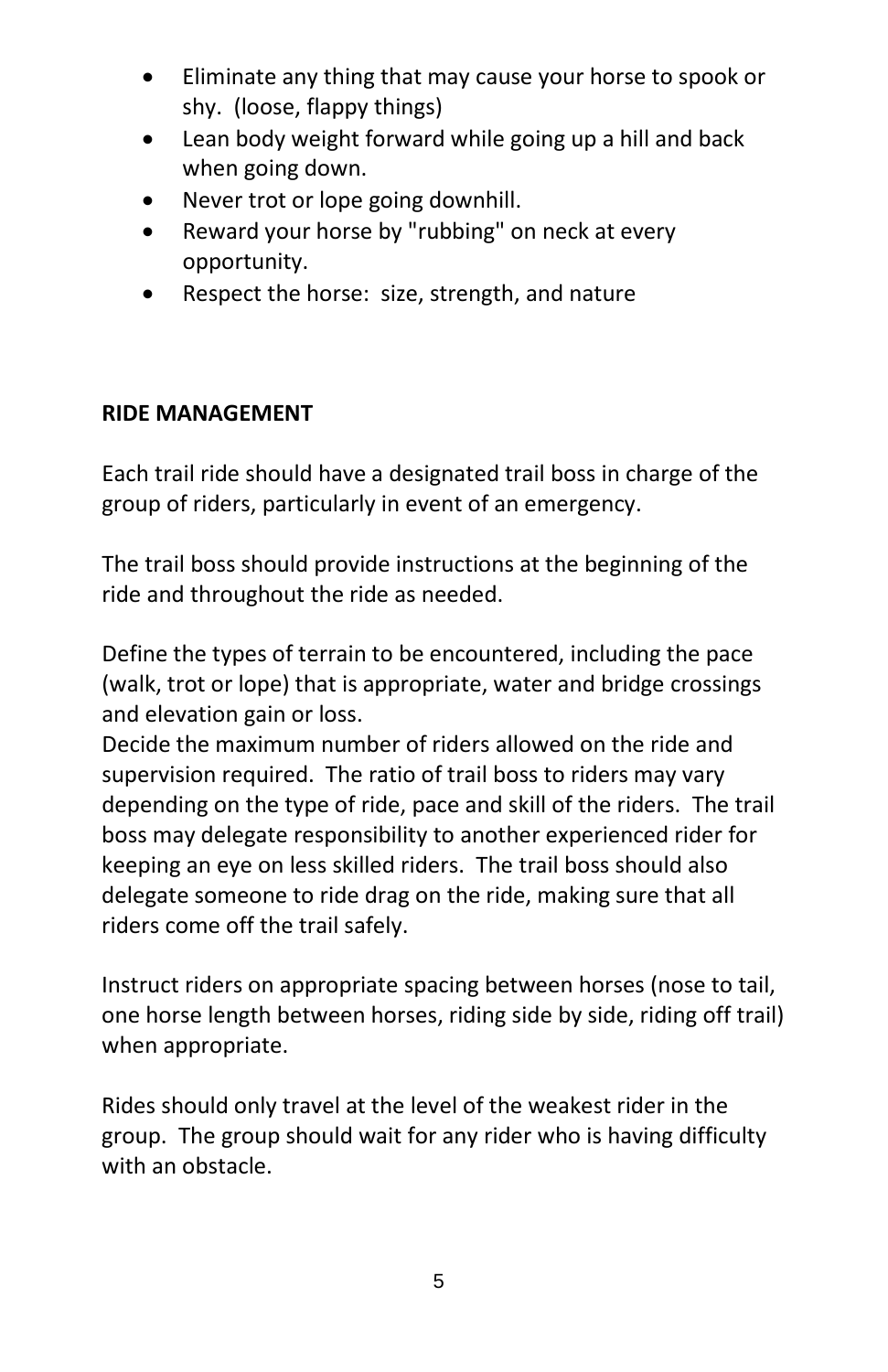Before starting the ride, the trail boss should identify other riders in their mind who could assist them if an emergency should occur during the ride.

The use of cell phones should be avoided at the trail head and on the ride except for emergencies. If you must have your cell phone on, then turn OFF the ringer. They are a distraction to both horse and rider and may lead to an accident.

When leading a trail ride, the trail boss should strive for the following:

- Exhibit good horsemanship skills and assist those who ride with you on learning the same.
- Be a good example as to appropriate apparel (boots with heels and long pants).
- Handle horses well on the ground and in the saddle.
- Display concern for the well-being of the horse.
- Take control of the group, no matter what the skill level of the riders.
- Display good judgment in dealing with riders and horses in all situations.
- Try to anticipate potentially dangerous situations on the trail.
- Adapt emergency skills, as necessary, on the trail.

#### **Emergency Exit Plan**

Trail bosses should know the fastest and most effective route back to the trail head. Riders may not know of forest service roads that are more direct than trails.

Smart phones have GPS applications on which each trail can be mapped and shared. They also have GPS location trackers that may help find lost riders.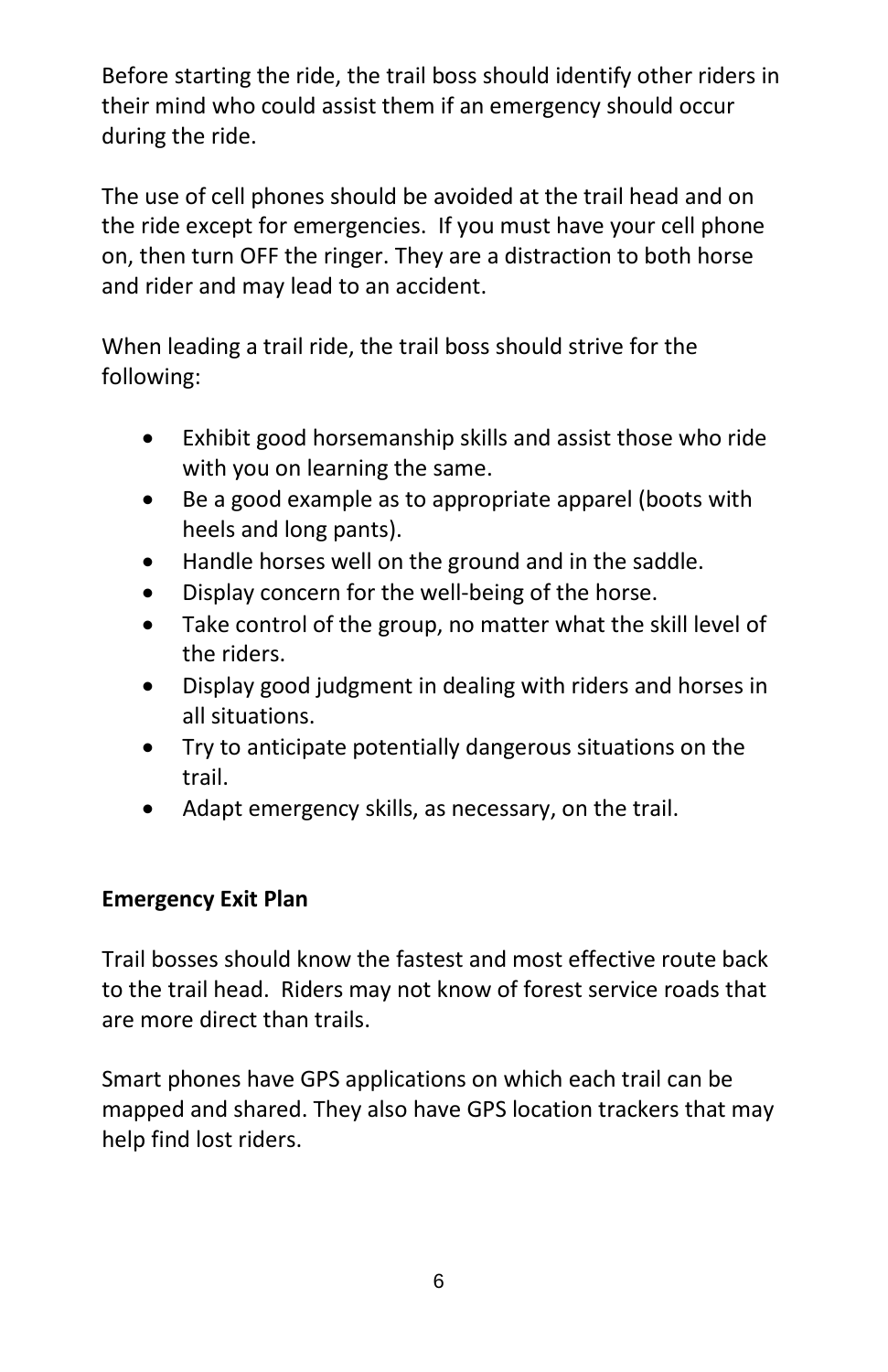Communication devices may be of value where the terrain allows reception, but such reception can be unreliable and inconsistent in wilderness and mountainous settings.

Have a backup plan in case of equipment failure.

# **First Aid Kit**

What goes into the kit? A well-packed first aid kit should have the following items:

- Emergency procedure
- Aspirin (or substitute)
- Antacid
- Antihistamine (Benadryl)
- Band-Aids (several sizes)
- Compress bandage
- Gauze pads 4 x 4
- Neosporin Ointment
- Roll of gauze
- Latex free gloves
- Anti-bacterial towelettes
- Scissors
- SAM splint (rolled aluminum alloy splint)
- Mylar blanket (space blanket)
- Tape 1" and 2"
- Triangular Bandage
- A pen, marker and paper to document any incident.

Check your first aid kit before leaving for each ride. Get in the habit of immediately replacing what you have used.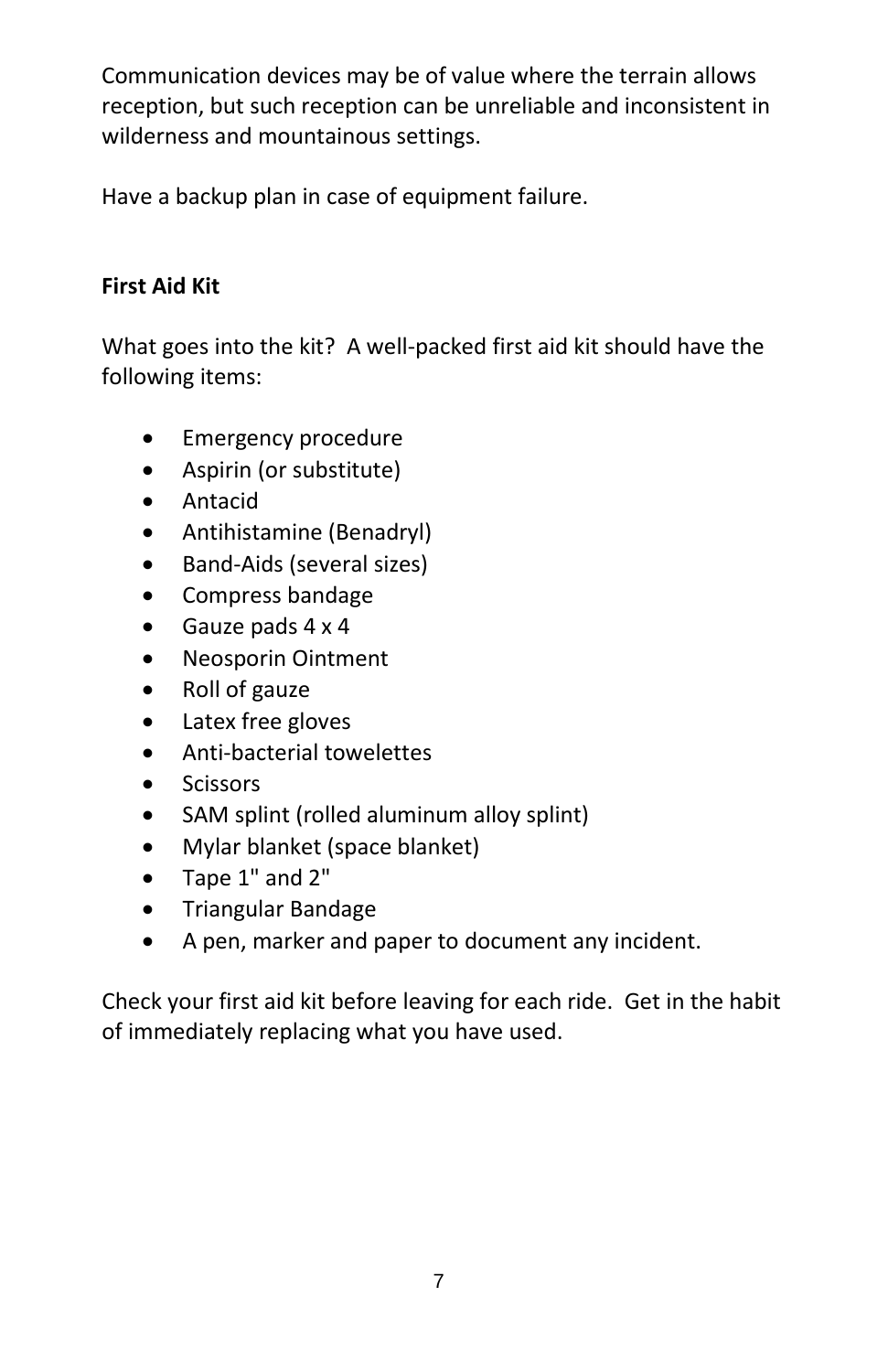#### **TRAIL RIDING SAFETY REMINDERS**

### **THUNDERSTORMS**

Lightning is capricious and unpredictable. The danger can come upon you quickly. There is no defense against a "first strike." In most cases thunder is a very good advanced warning of lightning. If you hear thunder, the associated lightning is within 6-8 miles so get defensive immediately. See lightning but do not hear thunder? The threat is farther away than your hearing range.

Safety means AVOID the high ground & AVOID metallic objects & AVOID solitary trees & AVOID water. SEEK cluster of small trees or bushes & SEEK lower elevations & SEEK safety inside a vehicle & separate from others to reduce multiple injuries. Wait a minimum of 30 minutes before resuming outdoor activities after the last observed thunder or lightning.

Lightning victims' survival rate is 90%+. People struck by lightning do not retain an electrical charge so start CPR immediately. Keep the victim warm. Treat burns.

## **HYPOTHERMIA**

Hypothermia is the lowering of the body's core temperature to a level that impairs normal muscle and brain activities. It is a serious and sometimes fatal condition.

Hypothermia is generally brought on by exposure to cold. The windy, often wet conditions of high elevations can produce hypothermia at temperatures as warm as 50° F (10° C).

Preparation is the best prevention for hypothermia. Carry adequate equipment for rapid weather changes. Always include rain gear, extra clothing for layering, a hat and gloves.

Watch for these signs of hypothermia in yourself and others in your party: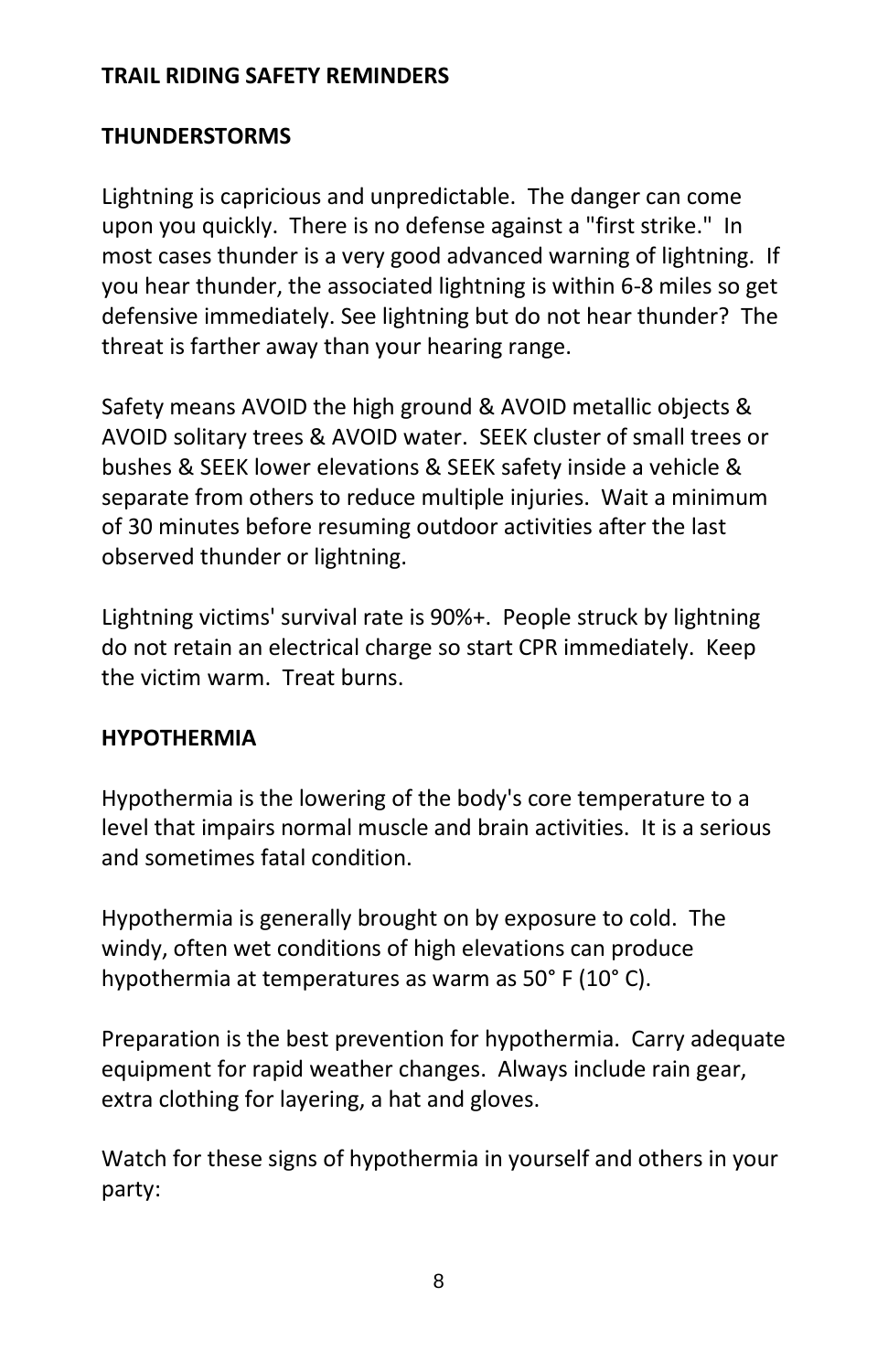- **Drowsiness**
- Loss of judgment or coordination
- Slurred speech
- Uncontrolled shivering

Reduced dexterity

If these signs appear, begin immediate treatment. Eliminate exposure to cold and wet conditions, move out of the wind, add layers of warm, dry clothing and begin to rewarm the individual by administering warm, non-alcoholic liquids.

# **SUNBURN**

Ultraviolet radiation is more intense at high elevation. It is much easier to get severely sunburned at high elevation than at sea level.

Protect skin with long sleeves and pants, a hat and frequent applications of sunblock. Protect the eyes with sunglasses. Keep a watchful eye on infants and children as even slight redness can indicate potential sunburn.

# **DEHYDRATION**

The low humidity and high winds common at high elevations can cause the body to dehydrate.

Dehydration can increase the risk of fatigue, hypothermia and altitude sickness. Drinking plenty of water is the best protection against dehydration. Take precautions against "hidden dangers" like giardia when obtaining water from streams.

# **GIARDIASIS**

Giardiasis is a debilitating intestinal disorder cause by drinking contaminated water. Symptoms, including diarrhea, gas, appetite loss, bloating and cramps, may not develop for several weeks. Do not assume that stream and lake waters are safe to drink. Boiling is the best purification method. Bring water to full rolling boil for 5 minutes. Water filters are also a good choice if effective against giardia (pore size less than 1/2 micron). Chemical disinfectants are not as reliable, but can be used in an emergency.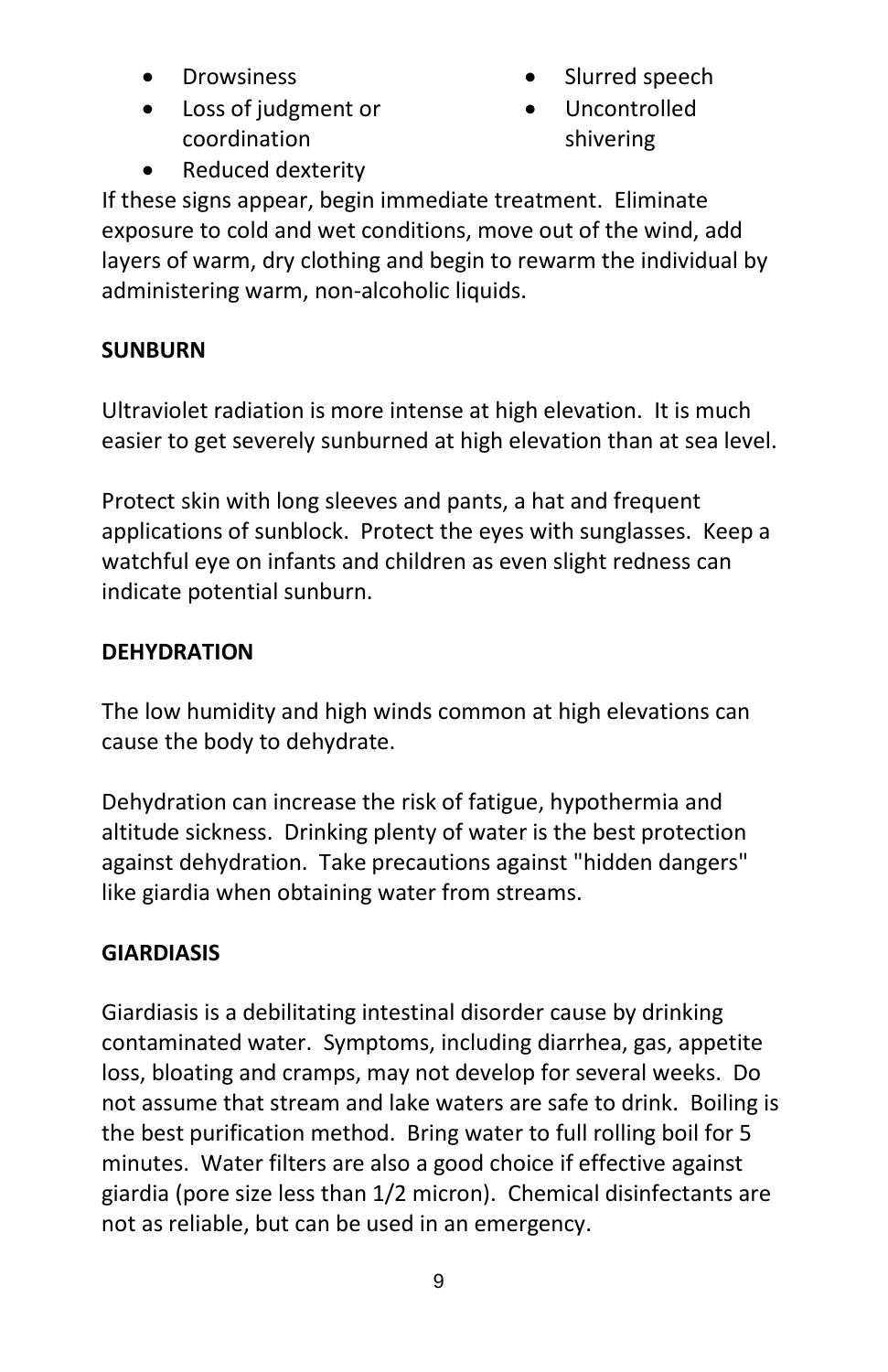## **ALTITUDE SICKNESS**

At 9,000 feet oxygen levels are about half that at sea level. Less available oxygen affects everyone differently. In some individuals, the effects are slight, perhaps unnoticeable, while in others the changes bring on the more severe reactions of mountain sickness. Many horses and people are affected by even less elevations, especially when going from near sea level to over 5,000 feet. Symptoms of altitude sickness:

- Headache
- Shortness of breath
- Dizziness
- Nausea
- Fatigue
- Nasal congestion
- Rapid heartbeat
- Diarrhea
- Insomnia

If symptoms persist or worsen, go to a lower elevation as soon as possible and seek medical attention. The best protection against altitude sickness is gradual acclimatization to higher

elevation. Minimize risks by limiting strenuous activity the first few days. Rest, eat lightly, avoid alcohol, minimize caffeine and increase fluid intake, particularly water.

#### **TRAIL RIDING SURVIVAL ESSENTIALS**

- Water
- Rain gear
- Knife
- Matches / fire starter
- Sunglasses
- Sunblock

#### **WHAT TO WEAR OR CARRY**

- Long sleeved shirt
- Long pants
- Boots
- Extra socks
- Stocking cap
- Map
- Compass
- Whistle
- First aid kit
- Flashlight
- Extra food
- Rain gear
- Windbreaker
- Snack food (high energy)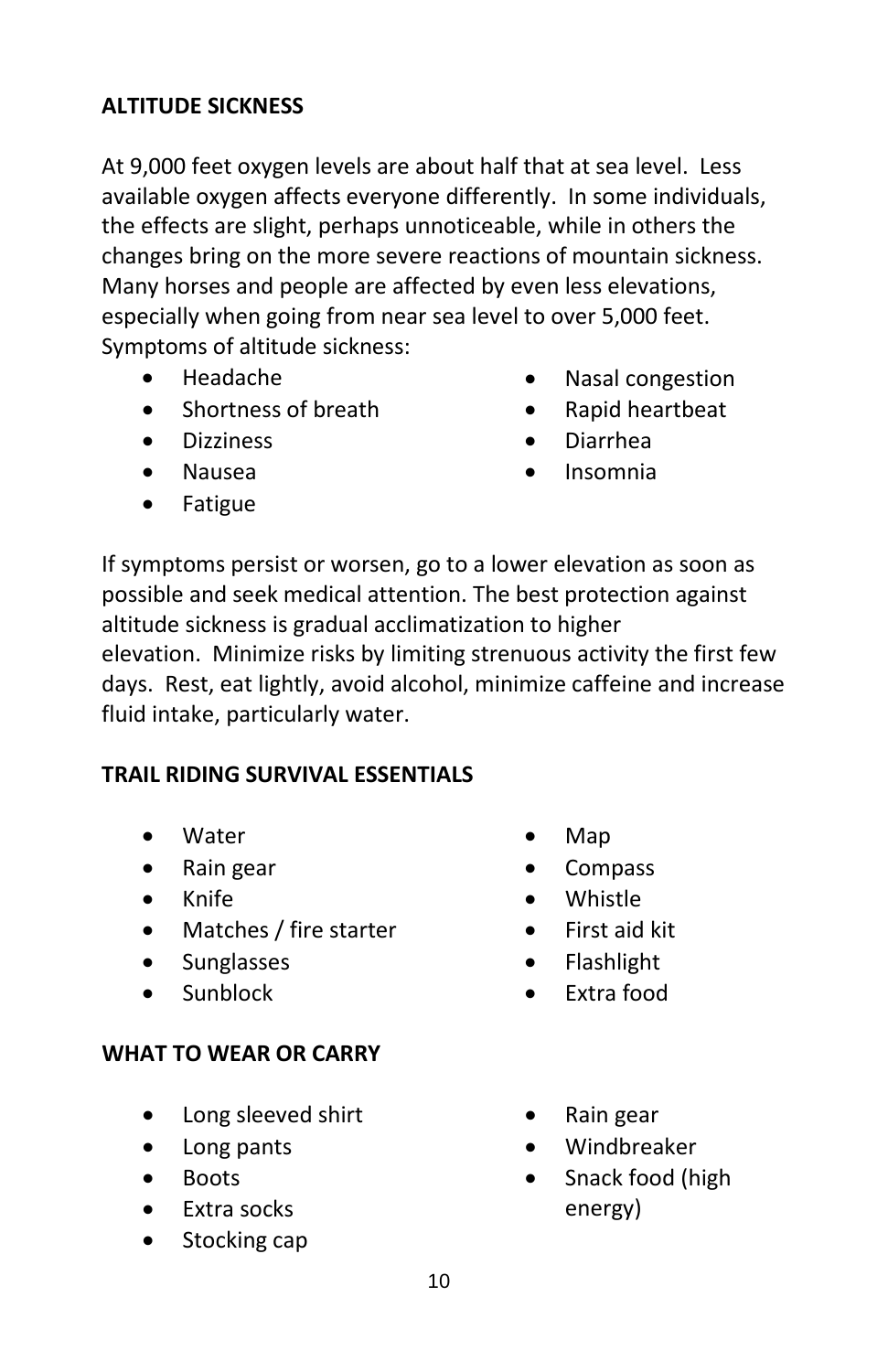#### **WHAT NOT TO DO**

- Do not drink untested or untreated water
- Do not get off the trails
- Do not hike / ride alone
- Do not push beyond limits of capability

#### **WHAT TO DO IF YOU BECOME LOST OR CONFUSED**

- Stop, sit down/ tie up your horse and rest
- Do not panic
- Stay on an established trail
- Wait to be found
- Do not throw anything away. You may need it later
- Stay in a nearby open space during the day and watch for aircraft
- Make noise or blow your whistle often
- Make a basic camp with a primitive shelter before night
- Make a small, smoky fire

#### **BACKCOUNTRY SAFETY**

The wilderness offers the risk and challenge of primitive America. To meet the challenge, consider these safety tips:

- Have a prepared route, carry maps, a compass GPS and cell phone.
- Tell someone of your plans.
- Stay within the limits of you and your horse's ability.
- Wear adequate clothing (layering) and sturdy footwear
- Be prepared for sudden changes in weather. Lightning and thunderstorms are common in the afternoons. Move out of high rocky areas and away from tall single trees during storms.
- Carry water or treat water before drinking. The parasite Giardia is present and can cause illness.
- Carry first aid supplies, sunglasses and sunscreen. Hazards from the sun are increased at mountain elevations.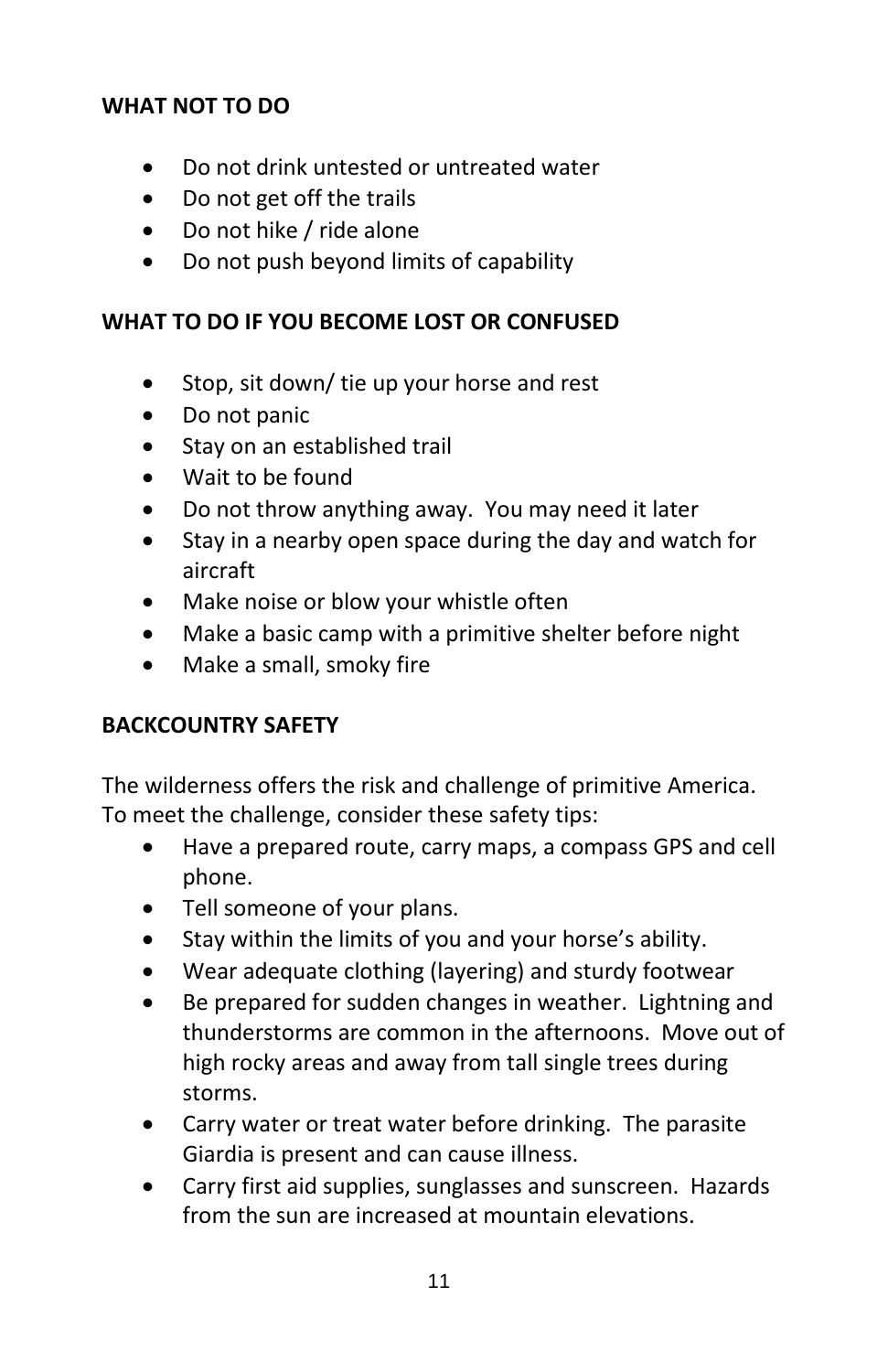# **FACILITY USED FOR SHOWS OR GYMKHANAS**

When using a horse facility for a show or gymkhana, consider the following to create a more responsible environment for horse and rider:

- Fences should be well maintained. Rails or wire should be secure. Gates should open and close correctly on horseback. All riders should be told that they are to pass through the gate at a walk and wait for the last horse and rider to close the gate before leaving.
- Hitching rails should be secure, able to handle a horse pulling back and situated so observers will be clear of conflict. They should be spacious enough for your activities. Grooming and tacking areas should be kept free of debris such as coats, hay, buckets and mounting blocks.
- There should be designated areas for mounting and dismounting with accessible mounting blocks.
- Stalls and paddocks should be kept neat, clean and safe for the horse.
- Rules, regulations, restrictions and laws should be clearly posted.
- Arenas should be the appropriate size for the activities offered and should be in good repair.
- Spectator viewing areas should be designated.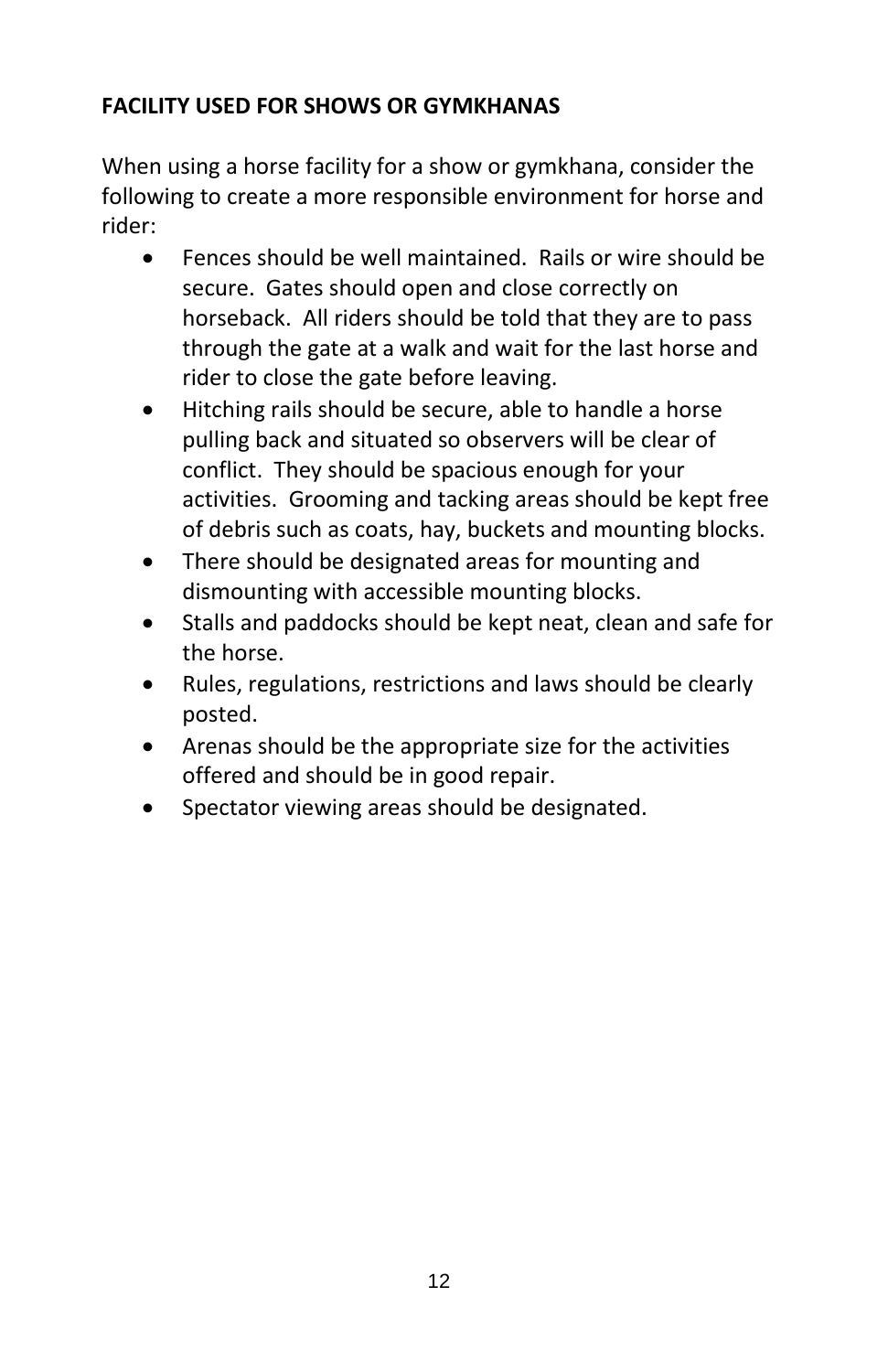#### **EMERGENCY PROCEDURES**

You witness or come upon an equestrian accident. The rider appears seriously hurt and the horse is loose. What if you take the wrong trail and become disoriented? Do you know what to do? What can you do to make the situation better and not any worse?

#### **OBSERVE AND ASSESS THE SITUATION**

Upon recognizing that a probable emergency or situation has occurred, you need to take charge and initiate an appropriate sequence of actions. Once you establish your authority, it is imperative to stay calm, keep others calm and not allow others to sway you from your role. If there are medical personnel on your ride (who are doctors or nurses) then allow them to assist in the medical assessment, treatment, while you direct the situation. Remember that the riders are looking to you to resolve the situation and keep them safe and if you do not remain in charge, the situation will worsen.

Observe the situation and make a thorough initial assessment before approaching the emergency or taking any definitive action. Yours and others' safety is imperative. Simply put, one person may already be harmed but no others need be.

In an emergency: If you did not actually witness the accident, take initial account as to what probably has happened, how many persons and / or horses are involved, and determine if the problem is still occurring, DO NOT approach the victim unless it is reasonably safe to do so. This assessment could include asking witnesses what happened.

If you are disoriented and not sure where you are: The first approach is to backtrack, following your tracks back to the way you came from. If you are unable to do so, in a calm and collected manner call and explain the situation. State your last known location and describe your current location. If you are unable to make contact with someone due to the terrain, and are unable to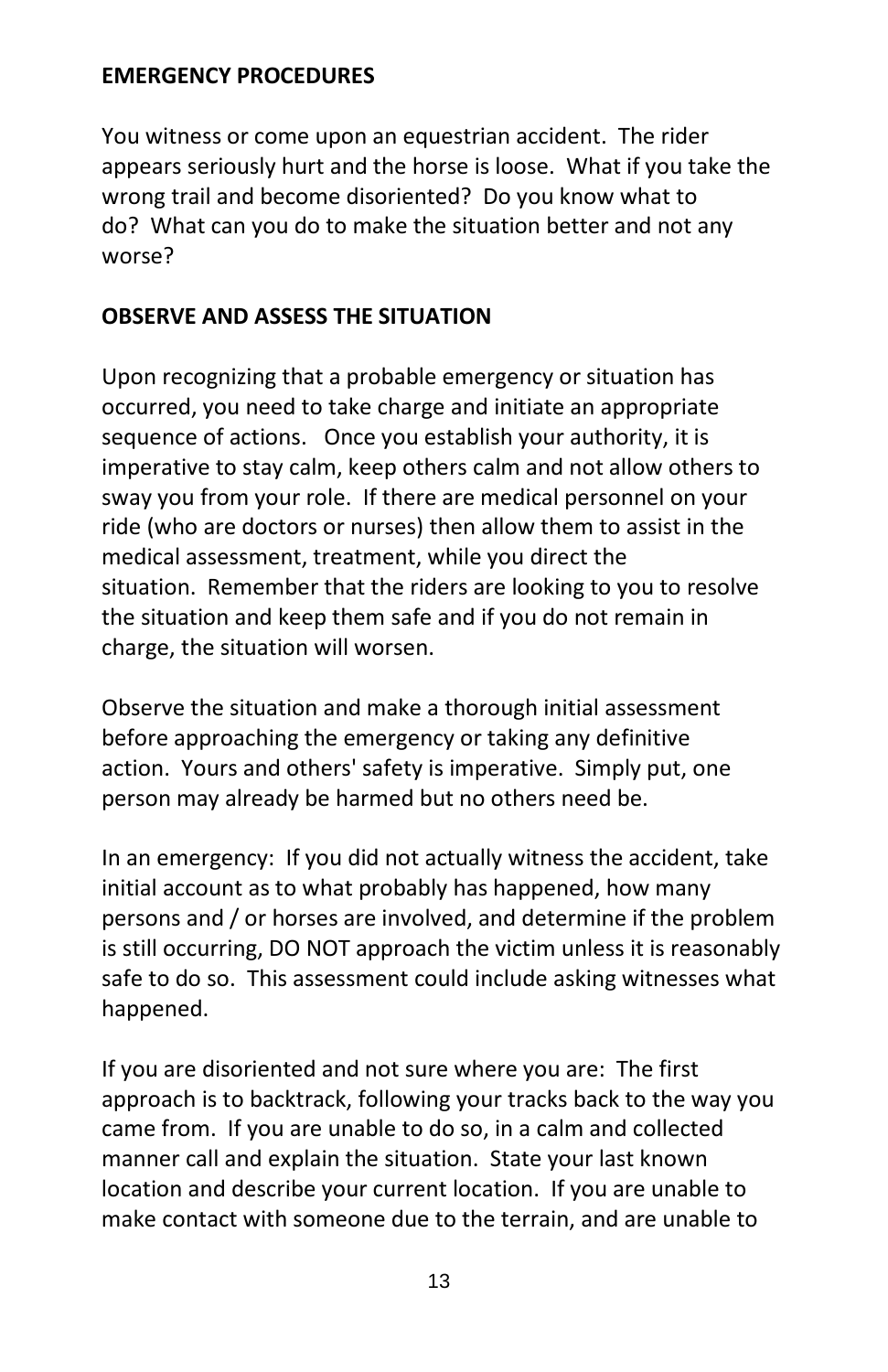backtrack, make your way to a highpoint and again attempt contact. As a last resort, mark where you are in a way recognizable to those that may look for you and navigate your way home using the map in the first aid kit.

Upon a medical emergency, follow the procedures below:

Contact 911 and let them know you have a rider down or an emergency has occurred and your location. This will allow them to dispatch to the area while you finish assessing the situation. Describe the situation (rider fell, horse down, etc.) and begin answering any questions they may have. They may need more specific information after you have further assessed the situation.

# **SECURE THE SCENE:**

Once you are focused on the victim, you will be unable to concentrate on a loose horse or other hazards. Have all riders dismount and if you are unable to do so, assign someone competent to secure or keep away any loose animals. If the accident has occurred on or next to a roadway, assign someone to warn approaching traffic. Maintaining safety for the victim, rescuers and other riders on the ride is imperative.

If the scene cannot be secured, take only actions that can be reasonably considered as safe and have someone responsible for focusing on safety while you concentrate on the victim.

# **GET ASSISTANCE**

You can't do everything yourself, and most serious emergencies get more complicated before they are resolved. Designate roles and stick with them. By assigning duties or roles to remaining riders, you significantly reduce their fears and simply give them something to concentrate on, relieving you from further conflict.

Once it is safe to approach the victim, try to assess further, the seriousness of the injuries. USE CERTIFIED FIRST AID /FIRST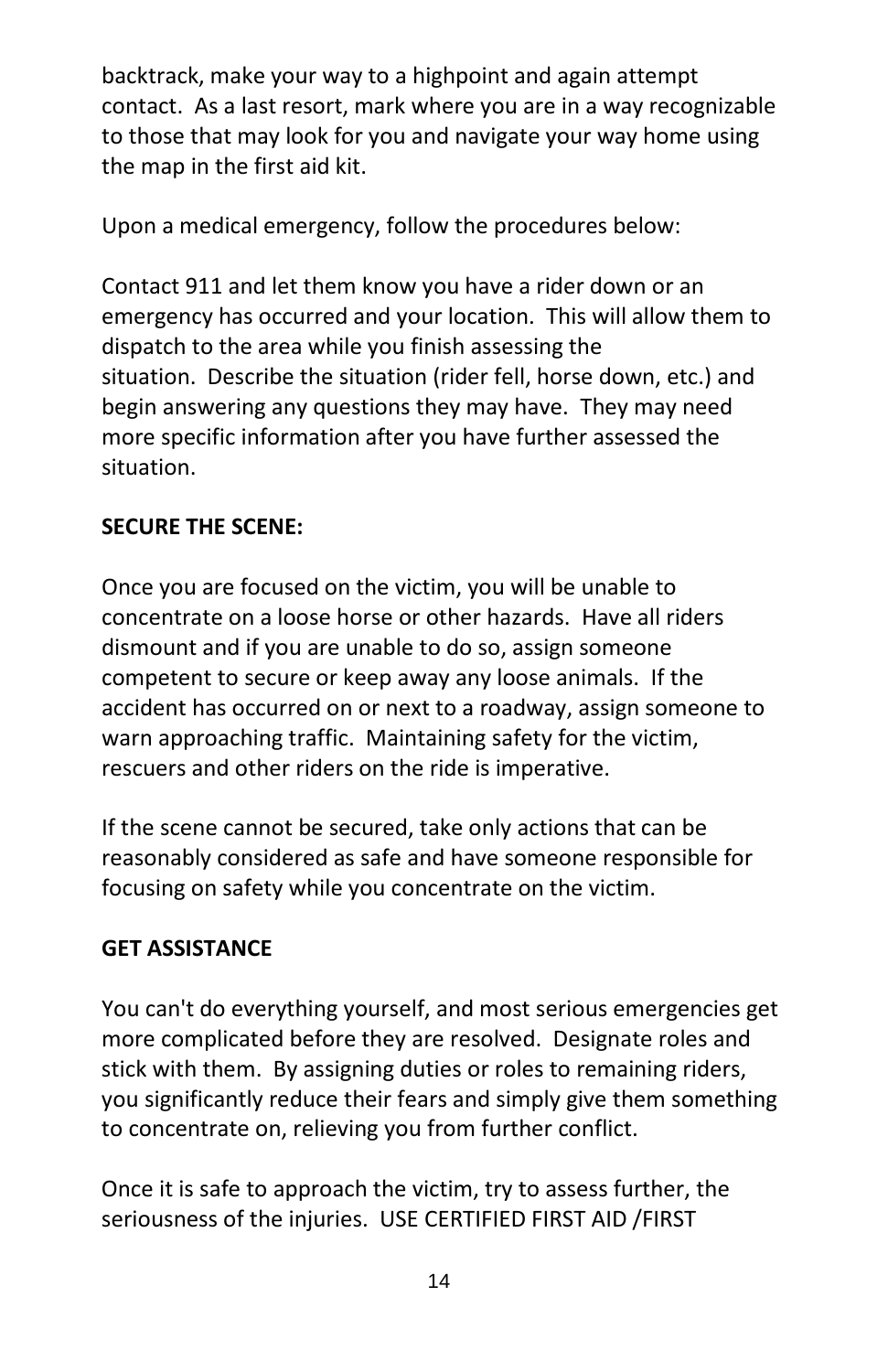RESPONDER PROCEDURES. DO NOT MOVE THE VICTIM until you are sure it is safe to do so. Convey your findings to emergency responders immediately and whenever the situation changes.

# **WHEN CALLING 911**

The person calling Emergency Dispatch for help should be prepared to answer the following questions. If you are not with the victim, you may need to explain this to the dispatcher and indicate that someone else is treating the victim.

1. WHAT HAPPENED? Try to be specific. "A rider down" doesn't tell the emergency dispatcher much. A fall, being thrown, and running into a tree, for example, can result in significantly different injuries, which may prompt different medical responses.

2. WHAT IS THE VICTIM'S CHIEF COMPLAINT? Falling off a horse is not a complaint. The pain or injury that results is.

- $\checkmark$  Actual complaint ("He's complaining of a lot of lower back pain")
- $\checkmark$  Apparent chief problem ("He's broken his leg", or maybe simply "he's unconscious")

3. IS THE VICTIM AWAKE (CONSCIOUS)? ("He is", "he is not", "he wasn't but is now", etc.)

4. HOW IS THE VICTIM BREATHING? ("OK", "he's having difficulty", "He's having a great deal of difficulty", and "he's not breathing at all.")

5. IS THE VICTIM BLEEDING? CAN YOU CONTROL IT? ("Yes", "No", "I could but now it has gotten worse.")

6. WHAT IS THE VICTIM'S APPROXIMATE AGE? ("Mid 20s", "early 50s", "young child", etc.)

7. WHAT IS THE VICTIM'S LOCATION? Be specific, and if you can, send someone out to the main roadway to flag down the emergency crew; indicate that you can do so.

The dispatcher may give you some pre-arrival instructions. Try to remember or write these instructions down. Someone else in the dispatch center will be sending help, so take the time you need to get this information down correctly and then take it to the rescuer that is helping the victim.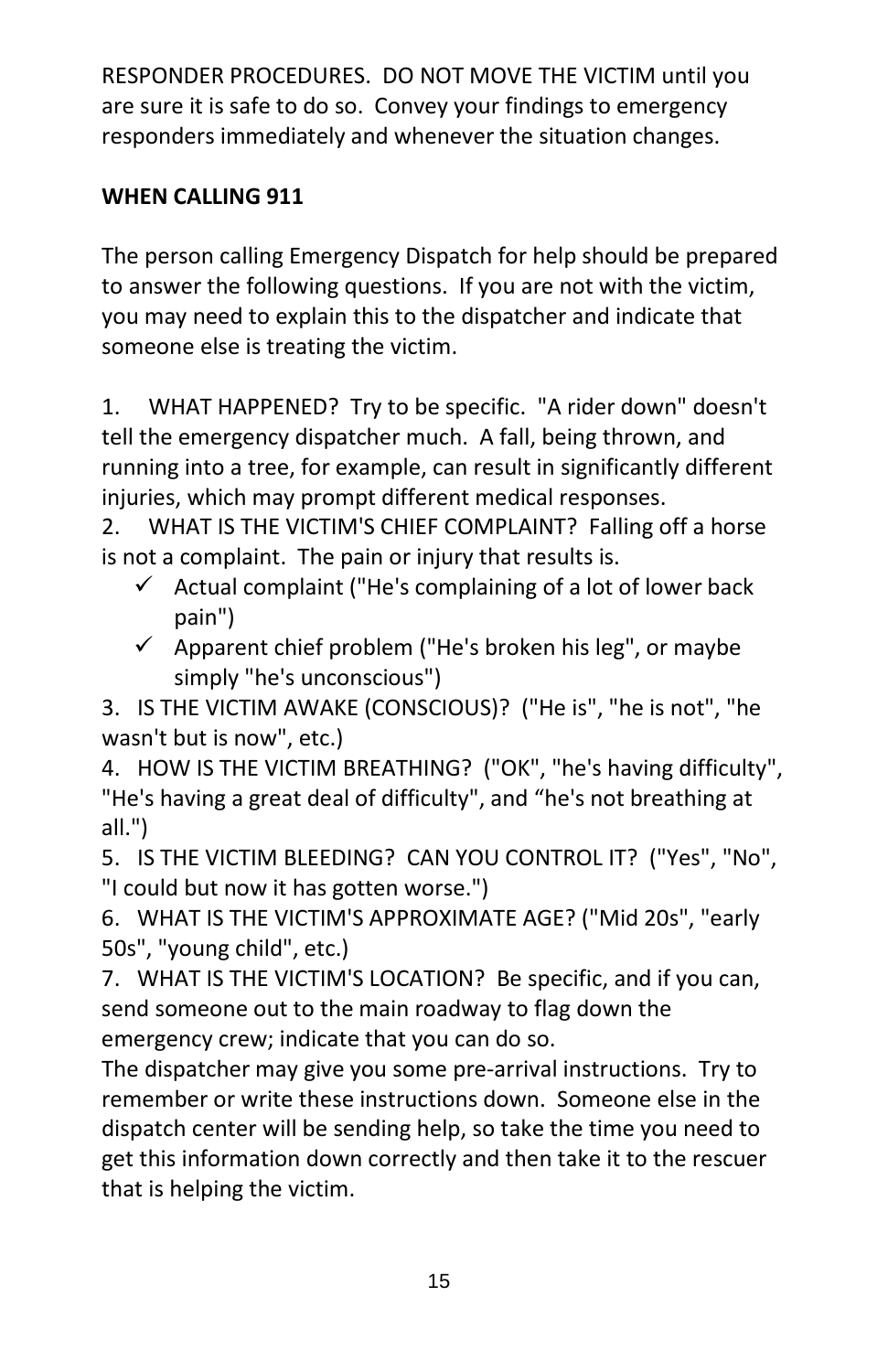If you have more than one victim, be sure to indicate this.

If you are aware of any significant hazards (Steep, muddy, or rocky terrain; horses loose or other factors which might require a specialized response) indicate these.

Do not hang up first.

Do not move any victim unless absolutely necessary for safety. If you have to move a victim, use proper safety precautions (described below):

# **PROVIDE CORRECT INITIAL CARE FOR THE VICTIM:**

A. Check victim for "A-B-C-D".

Check the victim for "A-B-C-D". After any fall or impact injury, this has to be done with care there is a reasonable possibility of spinal injury and the spinal cord could be severed through mishandling the victim. NO MATTER WHAT YOU DO, DO YOUR BEST TO MAINTAIN THE SPINAL ALIGNMENT YOU FIND THROUGH THE NECK AND LOWER BACK!

1. A IS FOR AIRWAY. Make sure the airway is open and unimpaired.

- $\checkmark$  If the victim is unconscious, use the chin-lift method to clear the tongue from the airway (if a problem)
- $\checkmark$  If the victim is unconscious on his / her back and blood or other fluids are filling the mouth, get help and carefully roll the victim onto his / her side while maintaining spinal alignment.

2. B IS FOR BREATHING. Make sure the victim is breathing. Artificial respiration may be required if the victim has stopped breathing but the airway is clear.

3. C IS FOR CIRCULATION. Make sure the victim has a pulse and is not profusely bleeding. Lack of a pulse may require initiating CPR. Bleeding can be controlled by direct pressure and /or elevation of affected limbs (If elevation can be performed without affecting spinal alignment).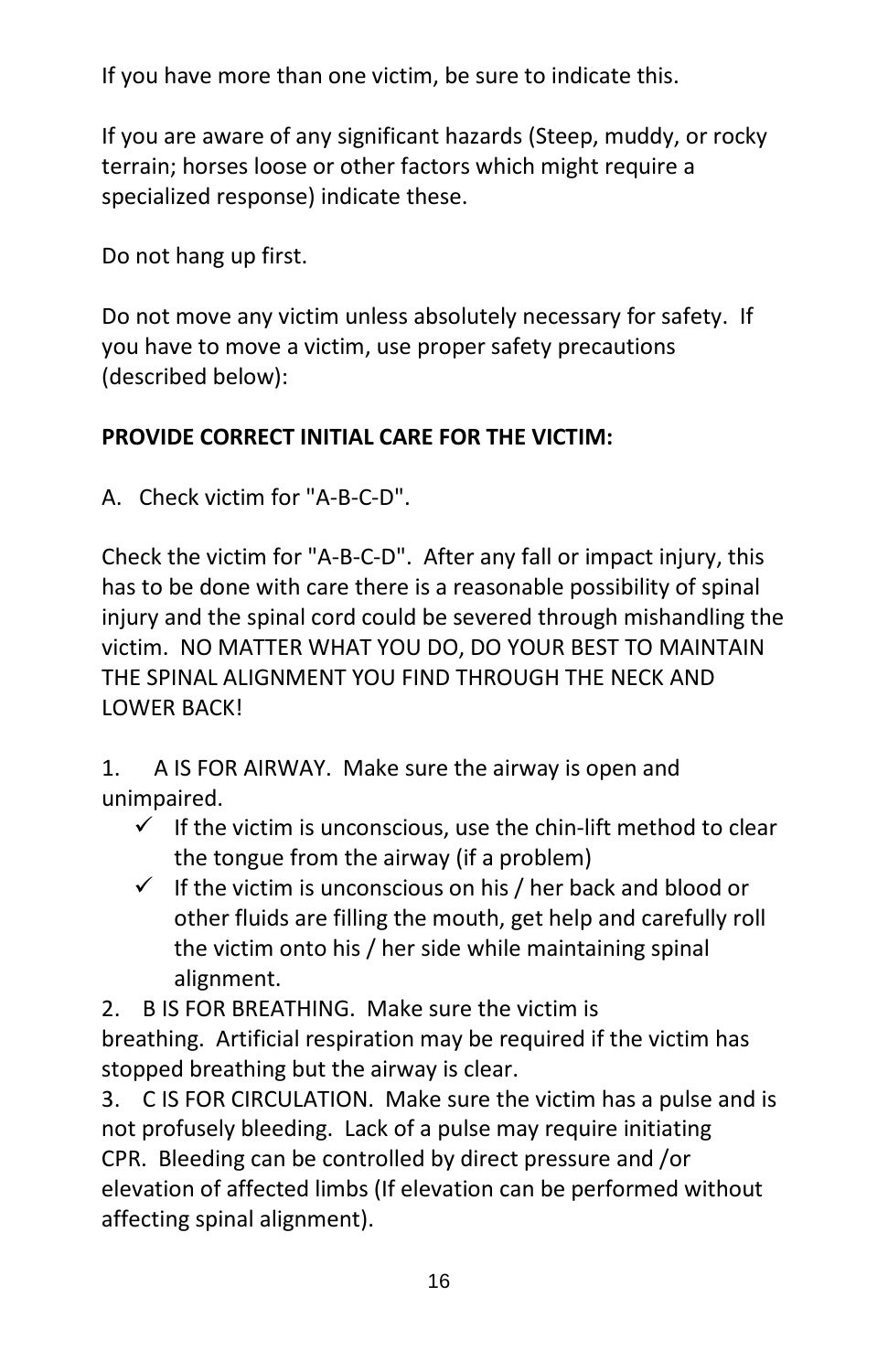4. D IS FOR DELICATE. Central nervous system (primarily the spine). Mishandling the neck and lower back areas after an impact injury can cause significant problems, including permanent, partial and total paralysis, or in some cases even death.

Provide basic first aid as necessary while avoiding any unnecessary movement of the neck and lower back. Designate someone to sit behind the patient and support the neck and head with both hands.

# **MAINTAIN CONTINUITY WITH THE VICTIM**

The first person with the victim should stay with him / her until relieved by someone of greater competence unless the dynamics of the scene require otherwise. This provides continuity of observations that can be conveyed to rescuers, as well as provides reassurance to the victim.

# **PREPARE FOR ARRIVAL OF EMS PERSONNEL**

(Designate someone or multiple persons to perform the following duties)

1. Unlock appropriate gates, if necessary.

2. Plan a practical location for EMS equipment to park near the emergency.

3. Have someone meet rescue and ambulance personnel at the main roadway and guide them to where it is safe to park and bring them in to the victim.

4. Plan on the effect that EMS equipment, personnel and equipment may have on any horses that are around and take mitigating steps. (This is particularly important when emergency crews arrive in ambulances, fire engines and when helicopters are involved.)

5. Turn victim(s) over to EMS personnel in a "professional" and brief manner.

 $\checkmark$  Briefly describe what happened (including whether witnessed or unwitnessed).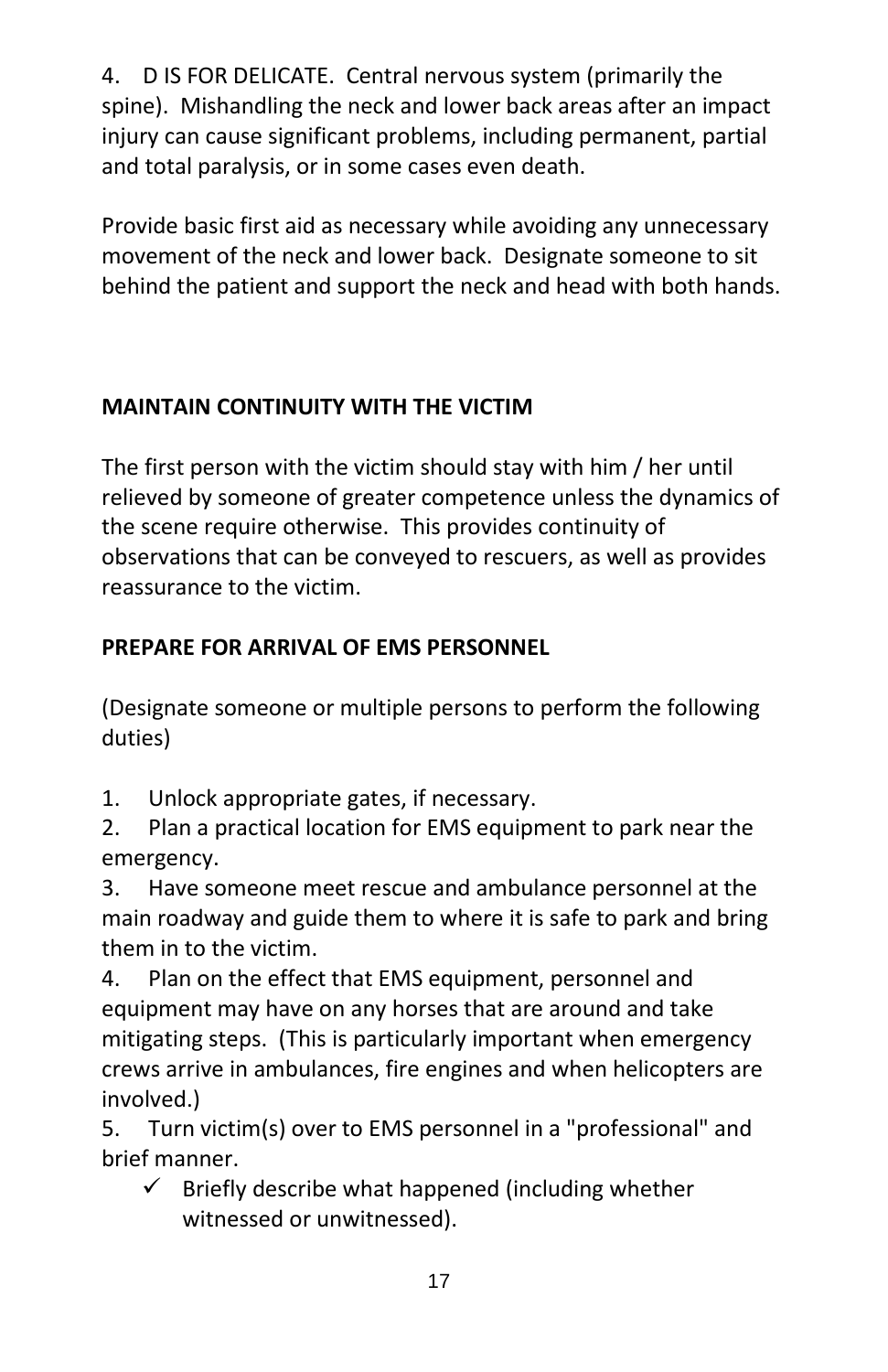- $\checkmark$  Briefly describe victim findings.
- $\checkmark$  Briefly describe care given and other relevant actions.
- $\checkmark$  Advise as to any scene security problems that still exist.

## **PRACTICE EMERGENCY SCENARIOS**

No one knows how one will act in an emergency. However if you practice handling potential accident situations, you will know what to do, allowing you to respond more quickly and stay in control. Stage the scenarios at a clinic or during trail clearing rides.

There are several RIGHT ways to handle emergencies and injuries and first aid techniques change over time. Prudence, control and common sense will take you a long way.

## **SCENARIO IDEAS**

1. A small ride with trail boss and 3 riders. One rider needs a mounting block to get on or off and is a very nervous beginner rider. The ride is coming back and within 5 minutes out from the trail head, a storm rolls in. The nervous rider wants to put on her slicker. The trail boss helps her put on the slicker without dismounting. The wind picks up, the slicker blows, horse spooks, nervous rider comes off, that horse bumps into another one and a second rider comes off. Two riders are down with rib and lower back pains and a third rider is under control and calm.

2. You are on an all-day ride with six riders in a wooded area. The wind picks up and the horses are on edge. Suddenly you hear a cracking sound and see a tree is coming down. The horses spook and move in every direction. Two riders come off. One is shook up and appears to have gotten the wind knocked out of him. Another rider hits their head pretty hard on the ground. Is conscious but out of it. Horses are dancing around and riders are rattled.

3. You are on a kids ride crossing a meadow, approaching a fence with a gate you must pass through. As you approach the fence you notice a golden eagle perched on the fence. You are turning to stop the ride about to address the situation that the eagle is present and the eagle takes off toward the ride. The horses instantly spook at the flapping wings. The first horse bolts forward through the gate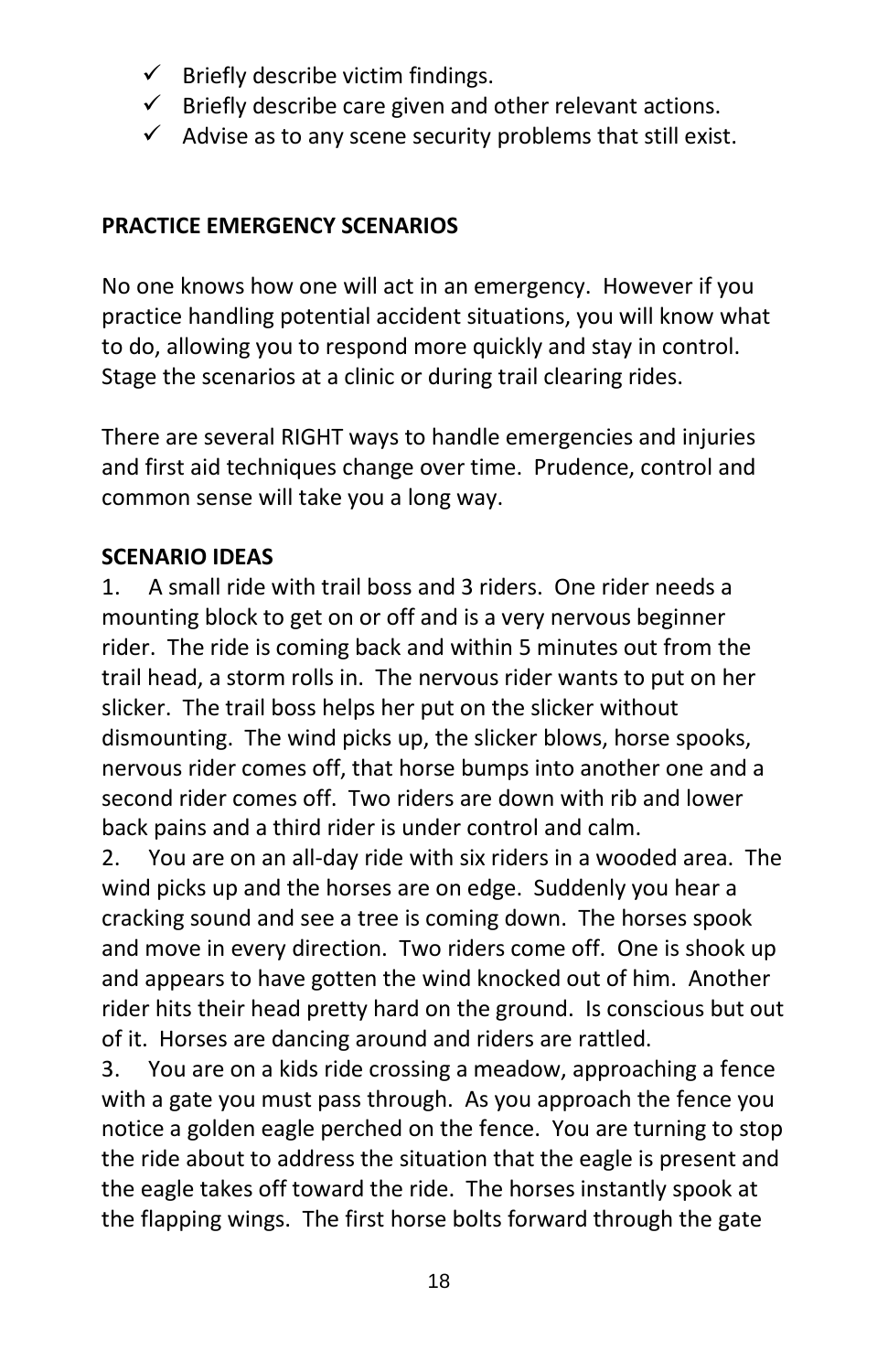and takes off at a lope. One little girl begins screaming and the horse steps to the side and is extremely nervous. You have another experienced rider with you on this ride but his horse has reacted to the eagle and starts crow hopping!

4. You are returning home with a family of 4, all accomplished riders. Because they are confident and capable at the lope, you are loping through a clearing. The least capable rider is the mother so she is riding directly behind you. Her cowboy hat comes off and flies back and spooks her son's horse near the back of the line. As the horse shies the 13 year old boy comes off and hits his head against the ground as he tumbles. Everyone comes to a stop, there is a loose horse, a hurt and crying boy on the ground and a panicked and guilt ridden mother. What do you do?

5. Two hours out from the trail head, a horse stumbles and throws the rider forward. She stays on but her head collided with the horse's rising neck as the horse recovered from the stumble. She has no complaints of pain but her nose is bleeding profusely. What do you do?

## **HORSE NORMALS AND FIRST AID**

Normals for adult horses:

- Heart Rate: 38-48 beats per minute
- Respiratory Rate: 10-20 breaths per minute
- Temperature: 98-101.5 degrees (usually one degree higher in afternoons than in mornings)

## **FIRST AID PROCEDURES FOR COMMON CONDITIONS**

FOR COLIC: Walk the horse until veterinary help arrives. If you have Banamine or other medications, do not administer them unless directed by your veterinarian.

FOR CUTS AND LACERATIONS: To control bleeding and to protect the wound, apply a clean well-padded support bandage if the wound is on a leg. In cases of severe bleeding, pressure bandages are best. Do not apply any medications or antiseptics until your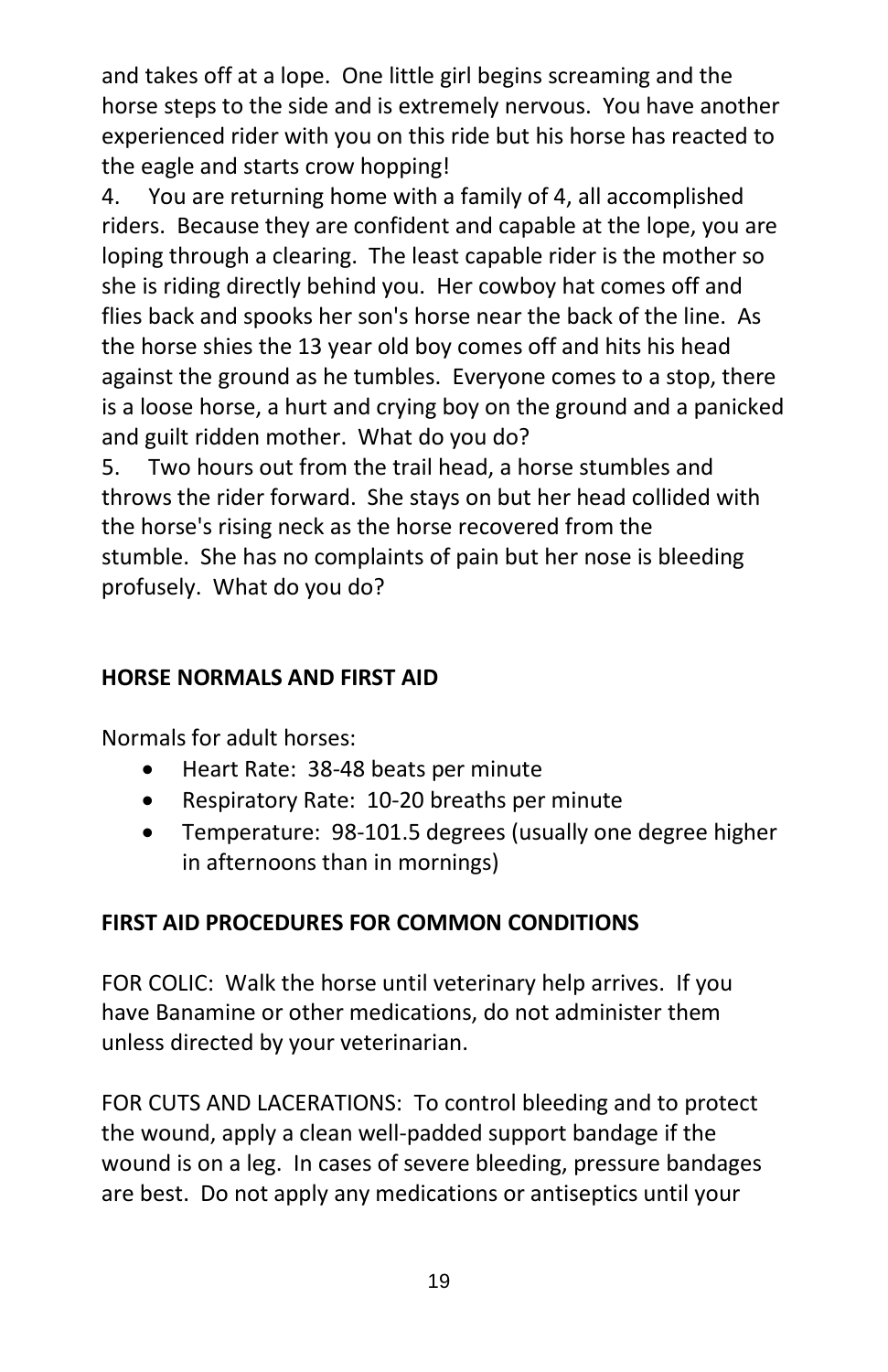veterinarian determines whether or not the laceration can be sutured. They can injure exposed tissue and delay healing.

FOR FEVER: Fevers are usually a sign of infection. Fevers above 105 degrees can be life threatening. Bathing in cold water can be an effective way to lower body temperature, as well as alcohol baths and cold water enemas.

FOR CHOKE: Choke is a term for a bolus of feed obstructing the esophagus that causes saliva and feed particles to be coughed out of the mouth and nostrils. Most cases resolve on their own within 20-30 minutes. Encourage the horse to lower its head to allow the saliva and feed to flow from the mouth and nose. Massage of the neck over the jugular groove may help. Call your veterinarian if the problem does not resolve within 30 minutes. Withhold all feed for at least 12 hours.

FOR LAMENESS: Sudden, non-weight bearing lameness is an emergency that requires veterinary attention. Keep the horse calm and quiet until help arrives. If the horse must be moved or trailered, a well-padded splint should be applied to the affected limb.

FOR SNAKEBITE: If your horse has been bitten, keep the horse quiet and call your vet immediately. If you are riding, get off your horse and walk slowly back to the trailer or stable. It will take time for swelling to develop, so use this time to transport your horse to a place where they can be treated. The most serious problem is usually restriction of the airway from severe swelling when the horse has been bitten on the nose or face. Many riders carry short, 6 to 8 inch pieces of small diameter hose to insert into the horse's nostrils to keep the airways open if they are riding in remote country. Do not cut or use compression on the snakebite, as this will only accelerate the poison! Rattlesnake bites are treated with medication to limit inflammation, antibiotics and supportive care, and careful maintenance of the horse's airway. The use of antivenom is limited by its high cost and the fact that it is usually not needed. Remember, with proper care rattlesnake bites are rarely fatal.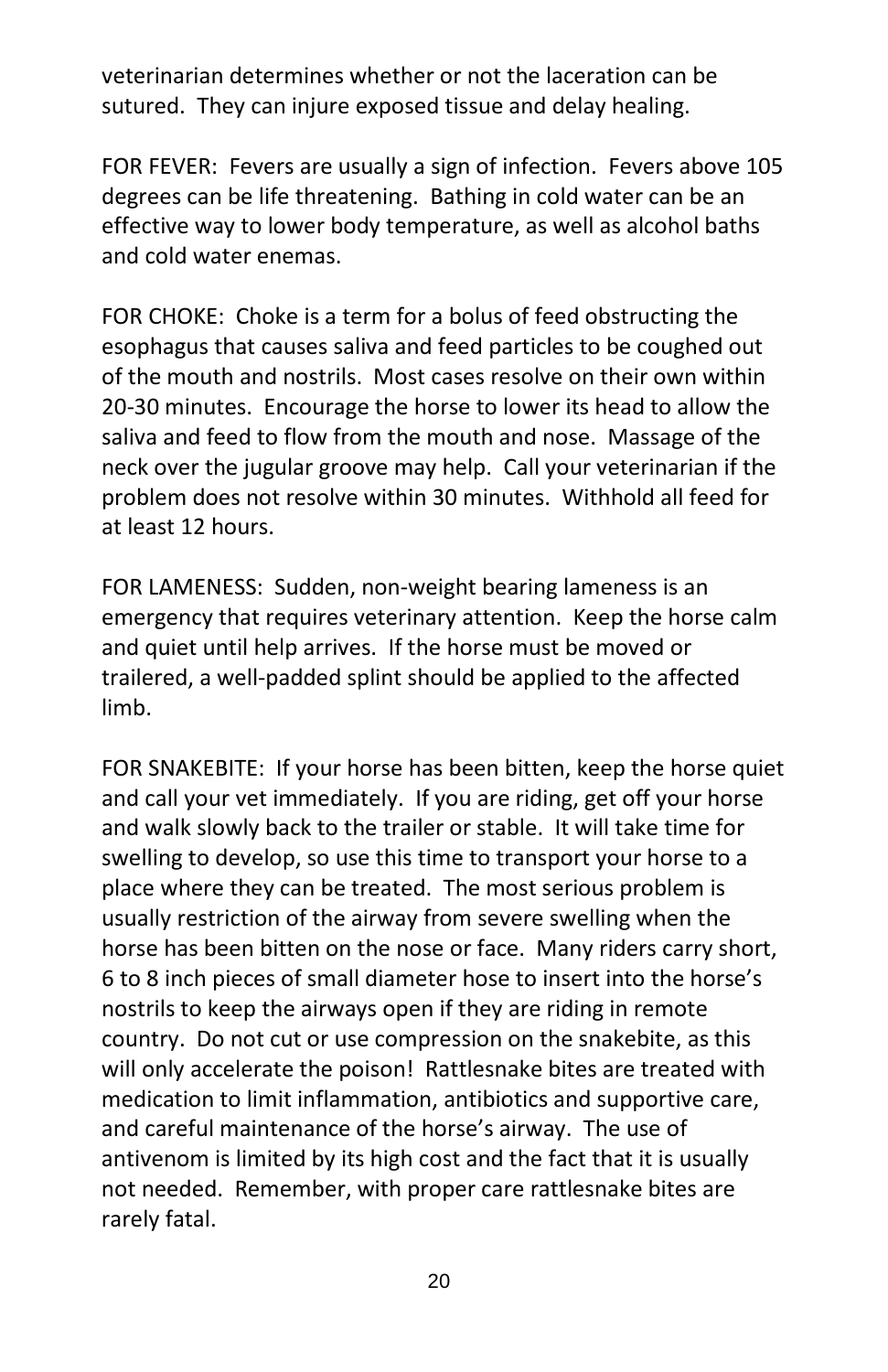#### **TRAIL RIDING ETIQUETTE**

- All riders assume responsibility for themselves and their horses, especially under Oregon Equine Inherent Risk laws.
- The trail boss is in charge of the ride. He/she will lead the ride, determine breaks, and give assistance when requested. The drag rider will assist the trail boss by being the last rider at all times. Both have the authority to make decisions on the ride. Both will also carry basic horse/human first aid kits, but if you have a known allergic reaction to bees, are diabetic, etc., you must carry your own medical supplies.
- Riders and guests MUST be familiar with the Club rules and trail etiquette guidelines. Riders not following the rules and guidelines and causing problems for other riders may be asked to not ride with the Club. REMEMBER: The safety of all riders and their horses is the most important thing on a trail ride.
- Be sure you and your horse are in adequate physical condition for the trail ride. Use the trail levels and definitions below to help you decide which ride(s) is the best for you and your horse. Be honest with yourself regarding your physical condition and the physical condition of your horse. Diseased or ill horses should not be brought to trail rides.
- If you are new to trail riding, let the trail boss or drag rider know BEFORE the ride begins.
- Riders MUST check in with the trail boss at breakfast or before starting the ride. Members with guests must also sign the guest liability waiver.
- **If not already planned, the trail boss will be asking for a** volunteer drag rider before the ride begins. Please consider volunteering on occasion.
- **EXEC** Check your equipment to be sure it is safe and good repair BEFORE the ride.
- **Shod horses or boots are strongly recommended for all trail** rides.
- Riders should take a halter and tie rope along on the ride.
- Arrive early and be ready to leave at the designated departure time. It is strongly recommended that you call the trail boss at least the night before the trail ride so the trail boss will have an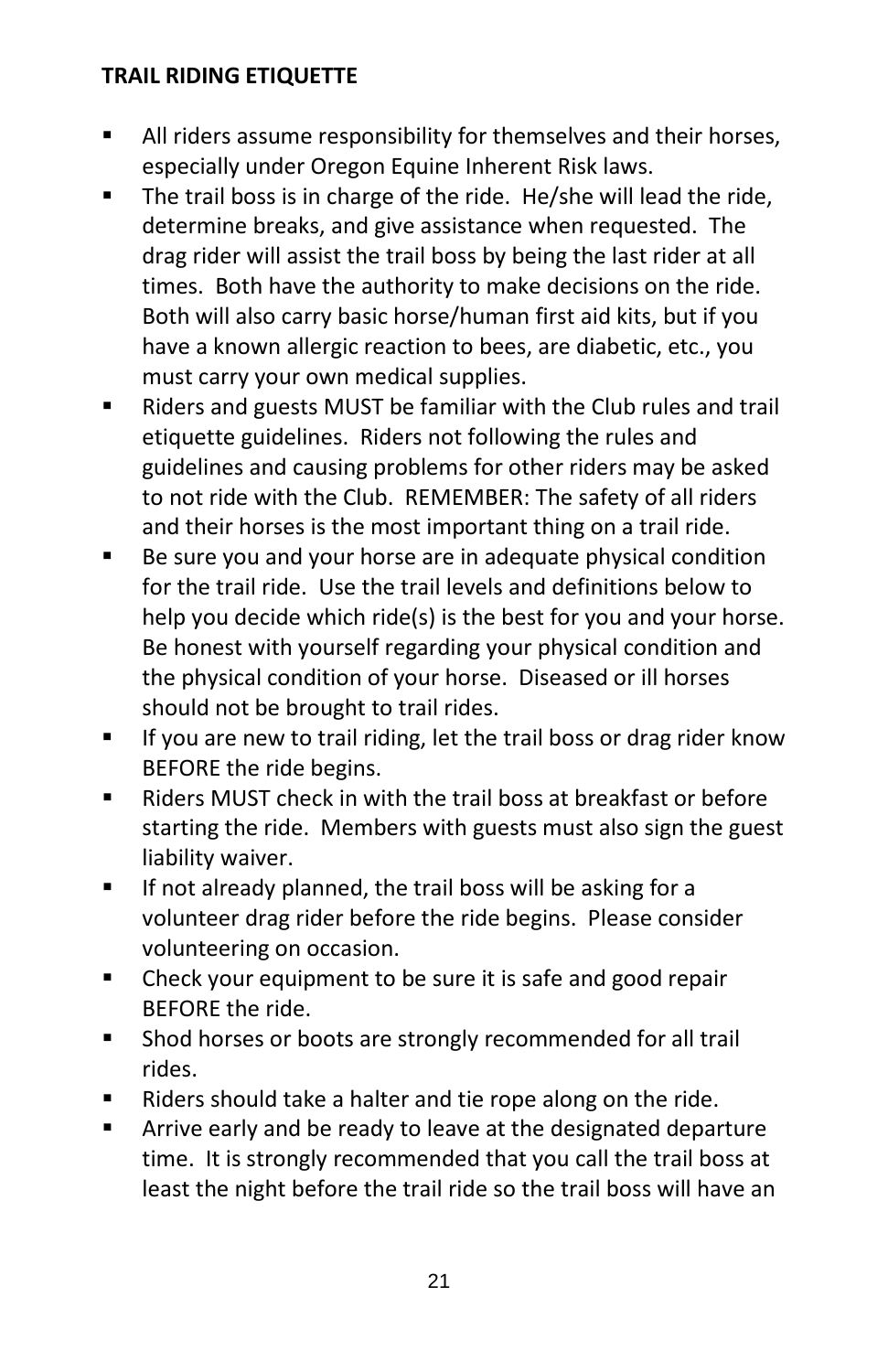idea of how many riders will be attending the ride, and if there is a last-minute change, you can be notified.

- Animals may kick when crowded. If your animal kicks, tie a colored ribbon to its tail to warn others. (The trail boss should have colored flagging).
- Know your riding limitations and the limitations of your horse. Don't put yourself and others in danger.
- **IDENTIFY THE PROBLEM ASK FOR HELP.** It is very important to communicate with the trail boss, drag rider, or closest rider if you are having a problem.
- If no one volunteered to be drag rider, riders need to keep up with the main group. If you become separated from the main group, you will be responsible for yourself and getting back to the staging area.
- If riders want to move out at a faster pace, please ask the trail boss, and on approval, go out ahead of the group after notifying the trail boss. You will be responsible for yourself and getting back to the staging area.
- **BE AWARE OF THE RIDERS AROUND YOU. You should always** keep another rider in view. Riders also need to be aware of their surroundings and/or landmarks in case you need to turn back. Keep your distance when riding. Rule of thumb is you should always be able to see the back feet of the horse in front of you.
- When approaching or leaving other riders, do so in a slow and controlled manner. NEVER trot/canter up behind or away from other riders.
- Always be alert and observant of hazards such a wire, bad holes, bees, etc. Signal riders behind you of hazards. If bees are encountered, move down the trail quickly while maintaining control of your mount.
- Walk down into gullies or inclines at a safe distance; NEVER lunge or gallop into or out of them. This could cause a serious accident by unnerving other horses. Pass only on sections of trail that are safe. Give riders behind you time to cross creeks or other obstacles before riding on.
- Do not leave the group without notifying the trail boss, drag rider, or ask the closest rider to pass on to the trail boss/drag rider that you are leaving the ride.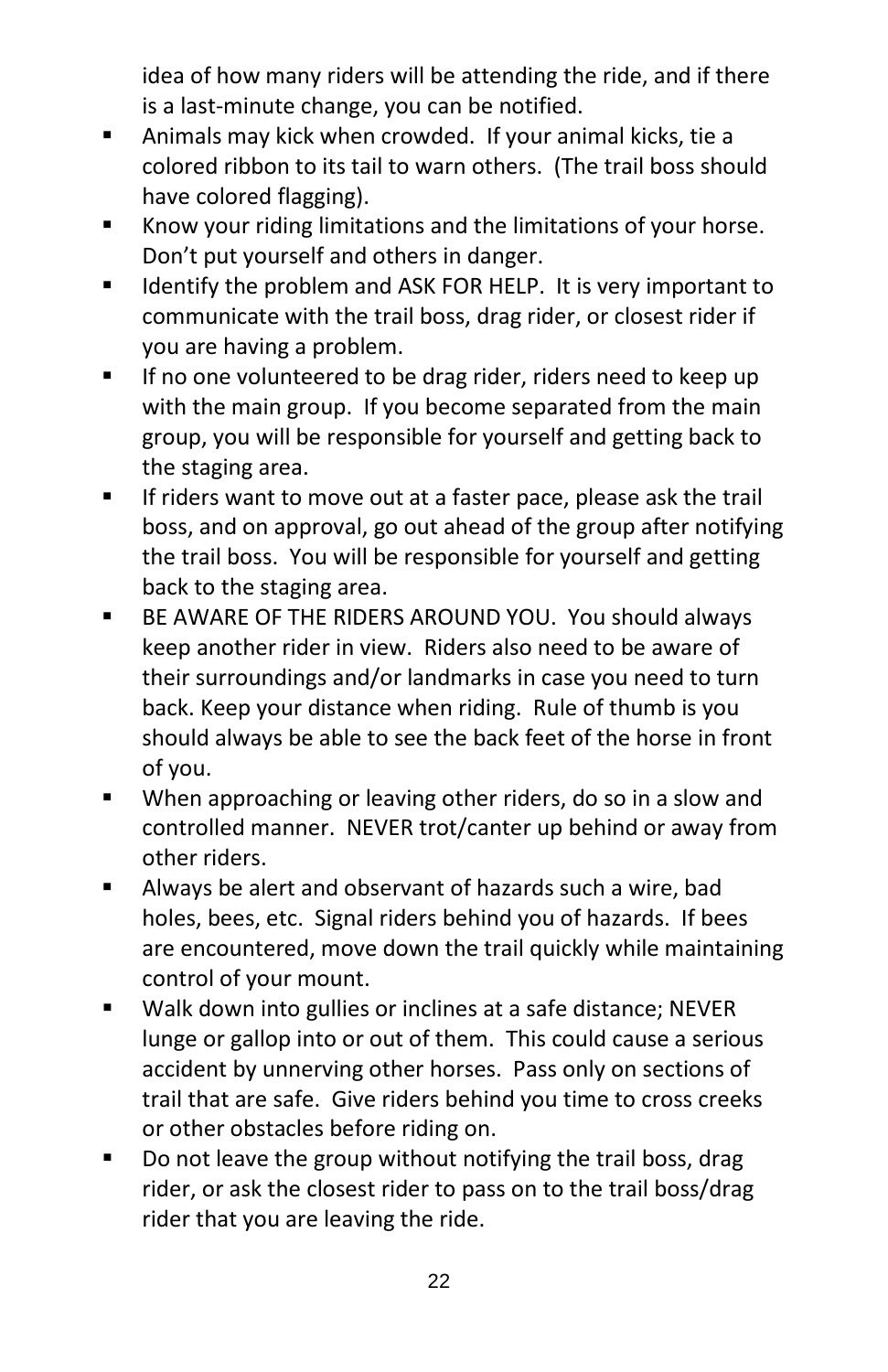- During short stops, tie your animal safely and securely to a solid object that will not break or pull off if the animal pulls back. Be certain to tie rope so it cannot slip down where your animal can get a foot over it. Keep distance between animals when tying. Be aware of pawing and cribbing. Repair ground damage and spread manure after stops on the trail.
- Do not leave trash on the trail or at the staging area. All riders should clean up the manure around their trailer at the staging area.
- The trail boss, drag rider, or person designated by the trail boss/drag rider will remain until all riders are accounted for at the trail head. This person will also wait for horses to be loaded up and riders are ready to head home. BE COURTEOUS TO THIS PERSON – DON'T MAKE HIM/HER WAIT FOR YOU UNNECESSARILY! If you are having a problem, let this person know.

## **Trail Levels and Definitions**

**L1** = Easy. Mostly flat, a couple of easy bridges and/or water crossings. Primarily old roads that are wide, good footing, no side hills. Recommended for beginner riders and controllable horses in fair condition having some trail experience.

**L2** = Moderate. Varied terrain, but no steep hills or side hilling. Trails and roads. Few bridges and/or water crossing but easy to negotiate. Some rocky areas. Recommended for beginner/intermediate riders and controllable horses in good condition with some trail experience.

**L3** = Somewhat Difficult. Varied terrain, including steep sections. Some side hilling, but on wider trail. Rocky trails, more water crossings, some more difficult. Recommended for intermediate riders and horses in good condition with some experience in all types of trail obstacles.

**L4** = Difficult. Mostly steep, up and down and side hilling. Water crossings may be more difficult (steeper approaches, deeper and